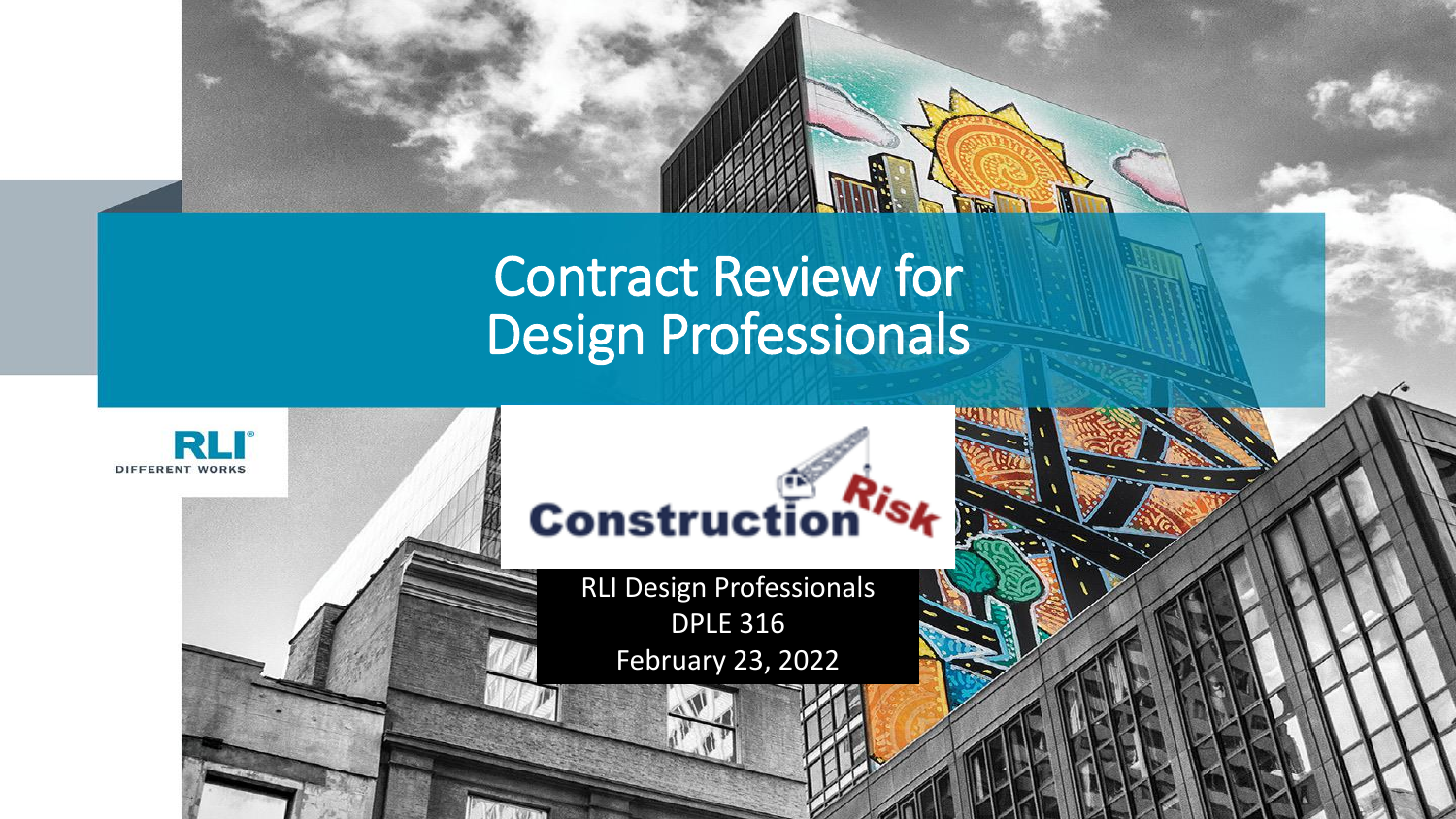*RLI Design Professionals is a Registered Provider with The American Institute of Architects Continuing Education Systems. Credit earned on completion of this program will be reported to CES Records for AIA members. Certificates of Completion for non-AIA members are available on request.*

This program is registered with the AIA/CES for continuing professional education. As such, it does not include content that may be deemed or construed to be an approval or endorsement by the AIA of any material of construction or any method or manner of handling, using, distributing, or dealing in any material or product. Questions related to specific materials, methods, and services will be addressed at the conclusion of this presentation.

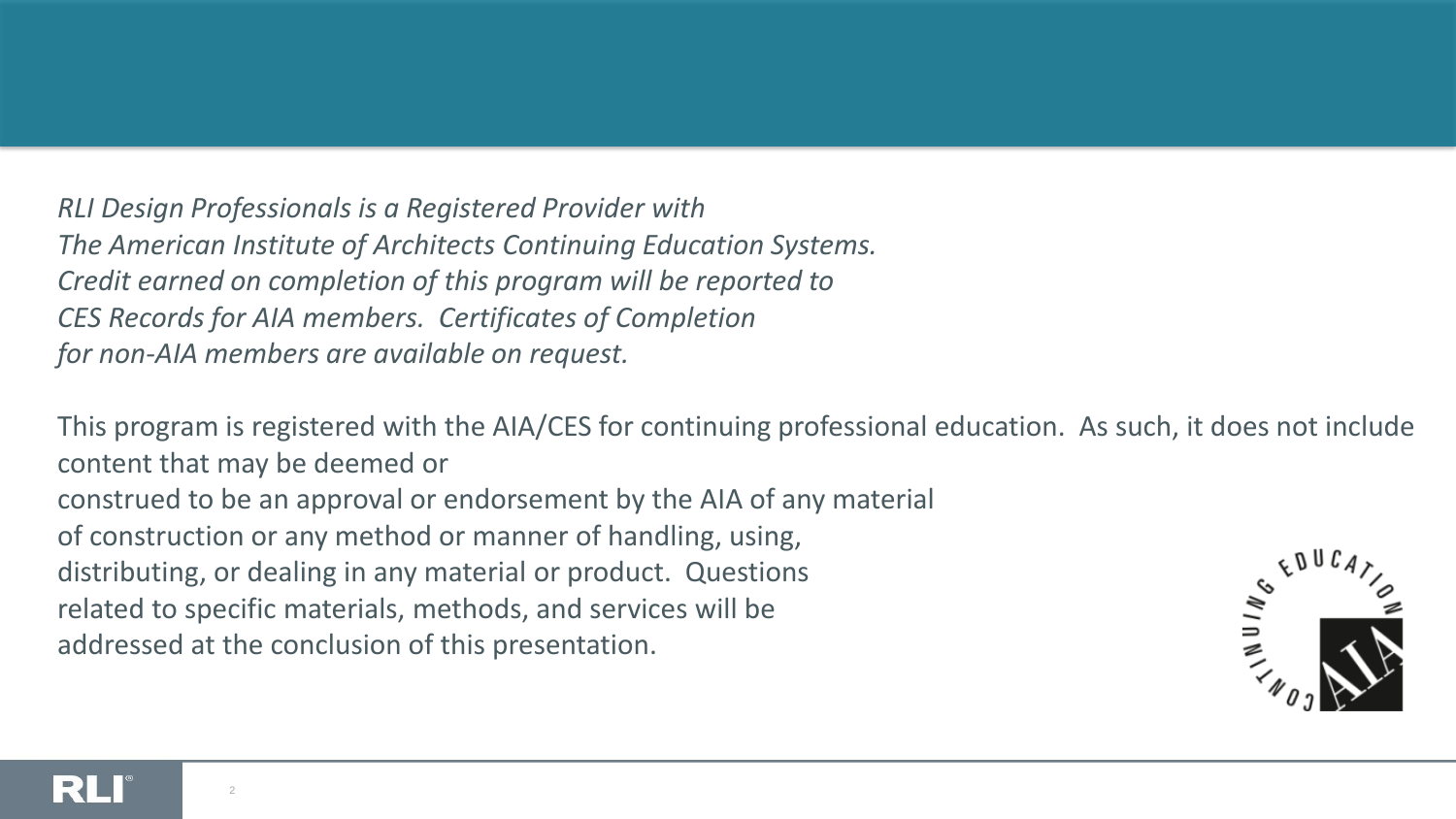#### **Copyright Materials**

This presentation is protected by US and International Copyright laws. Reproduction, distribution, display and use of the presentation without written permission of the speakers is prohibited.

© RLI Design Professionals

©: Construction*Risk*, LLC 2018 - 2022



3



RLI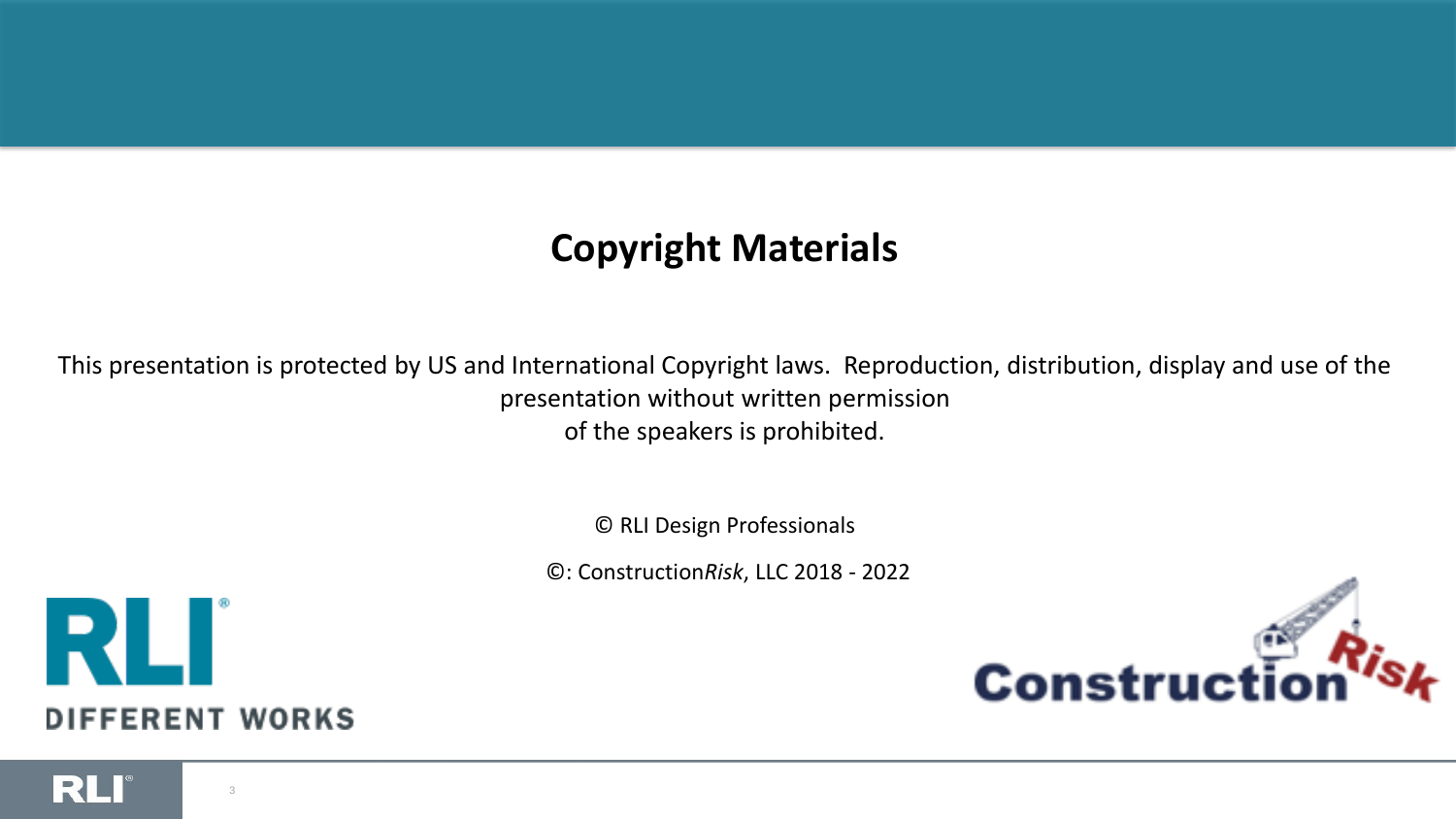#### **Disclaimer**

Nothing presented herein is a substitute for actual legal advice that can only be provided in the event that an attorney client relationship is formed and agreed to by both the attorney and the client. Furthermore, the presentation may involve hypothetical facts and is no substitute for legal advice based on the actual facts and circumstances of a particular situation.



RU

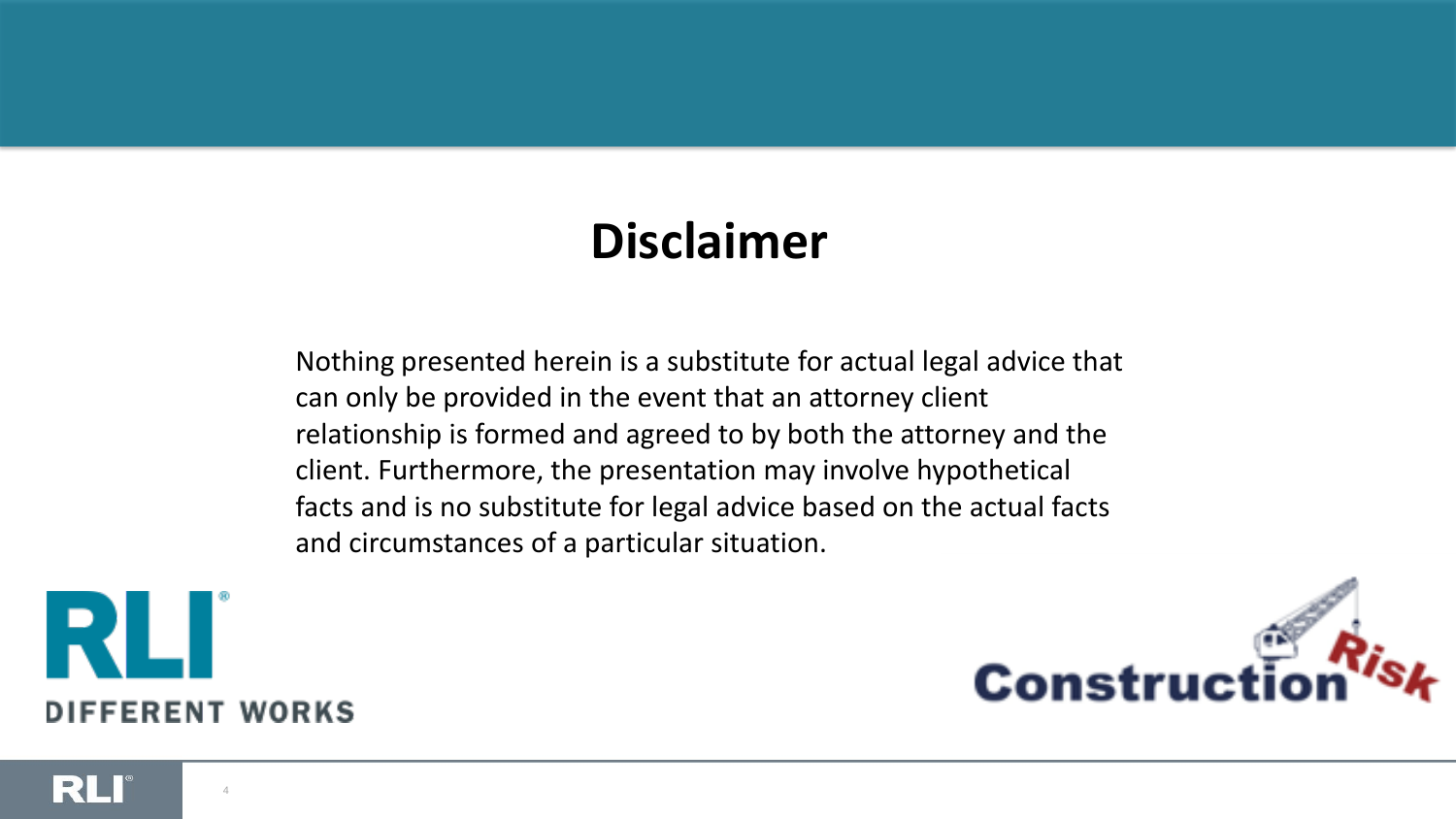#### Course Description

RL



✓ **Importance of contracts** ✓ **Implications of exposures and court decisions** ✓ **Understand and negotiate**

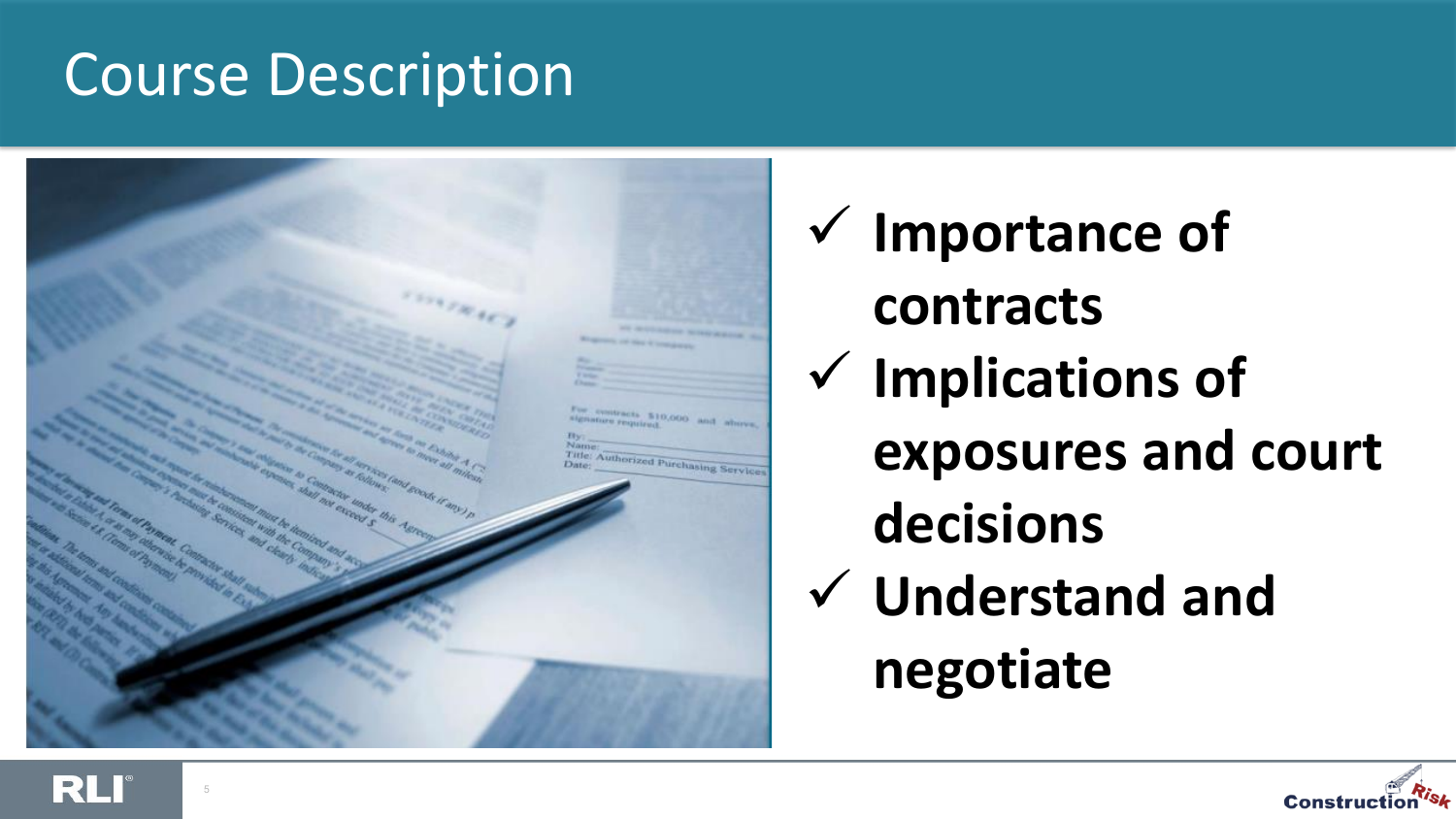#### Learning Objectives

#### **Participants in this session will:**





RLI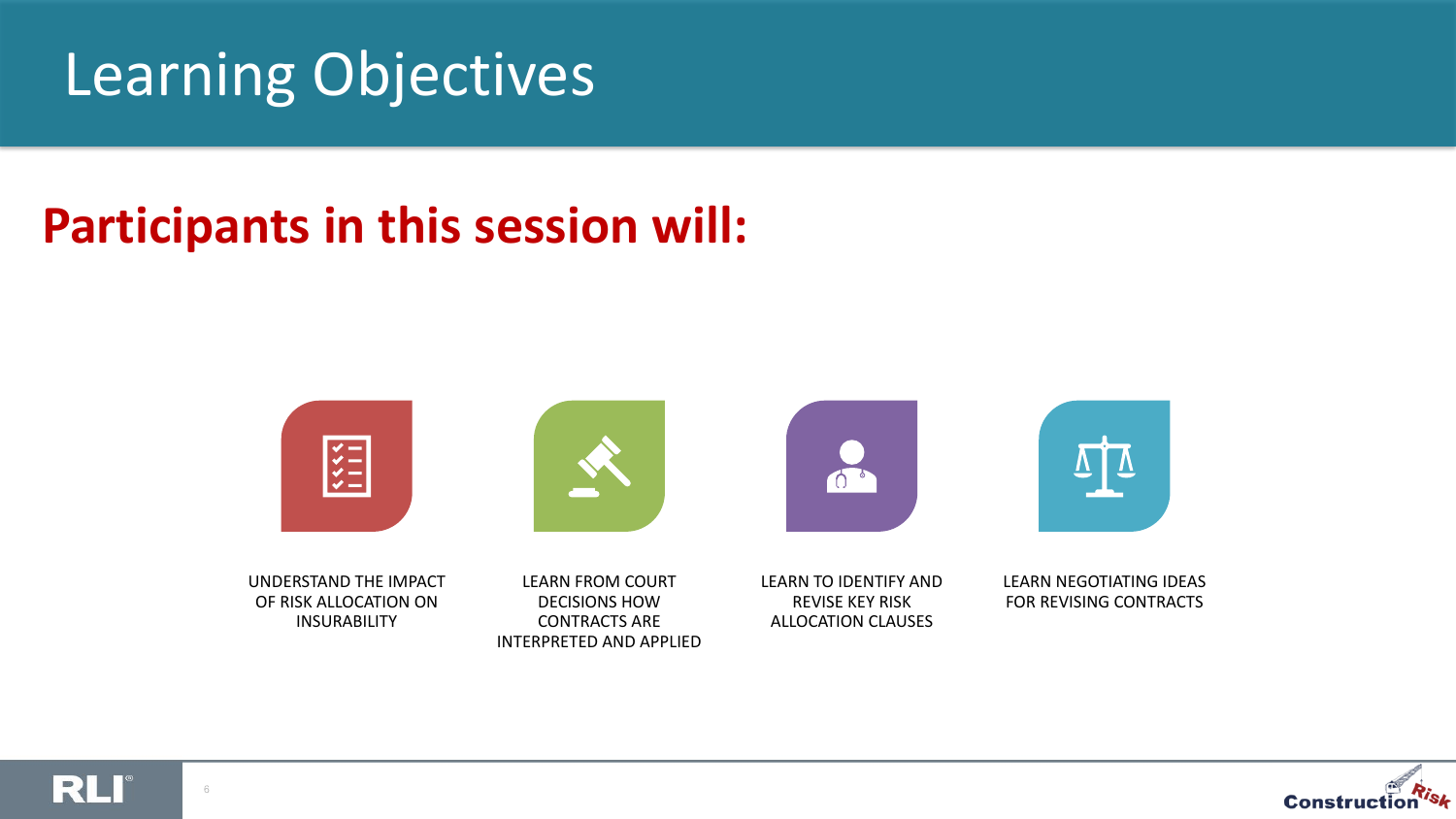## Some Key Clauses to Review

- Standard of Care
- Indemnification
- Limitation of Liability
- Waiver of Consequential Damages
- Any warranties
- Time of the essence
- Ownership and copyright of instruments of service
- Site Safety
- Cost overruns/cost estimates
- Compliance with laws
- Site visits/inspections
- Certifications
- Payment provisions
- Incorporation by reference
- Dispute resolution
- Prevailing party attorneys fees



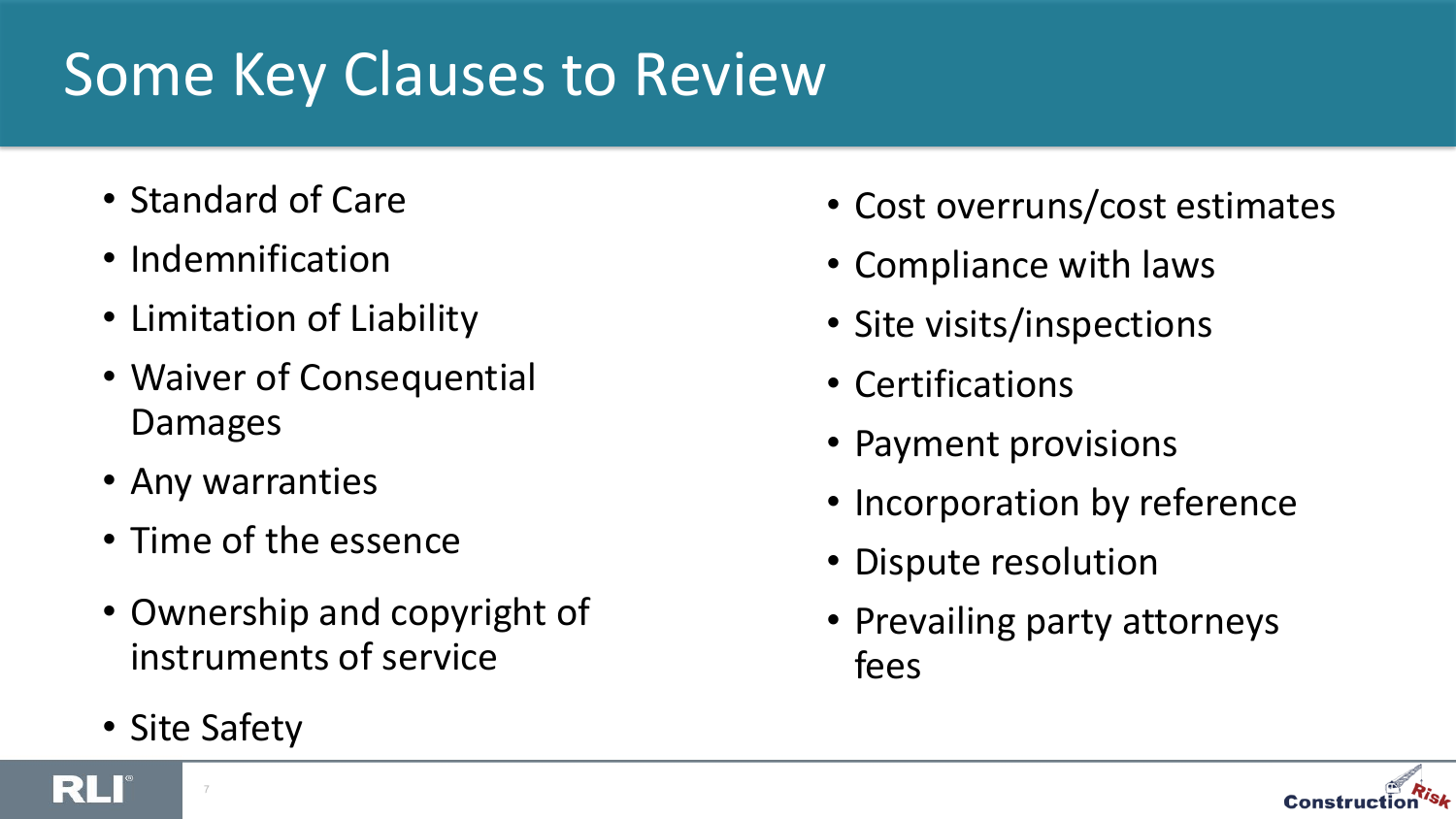## Incorporation by Reference

- Be sure to obtain and read the "prime agreement" that is incorporated.
- Determine that the incorporated terms and conditions don't create greater responsibility than the t's and c's in your subcontract.
- At the end of the incorporation by reference sentence, insert the following:
	- "… provided however that the Standard of Care and the Indemnification provisions set forth in the Professional Services Agreement take precedence over the Contract between Prime and its Client."



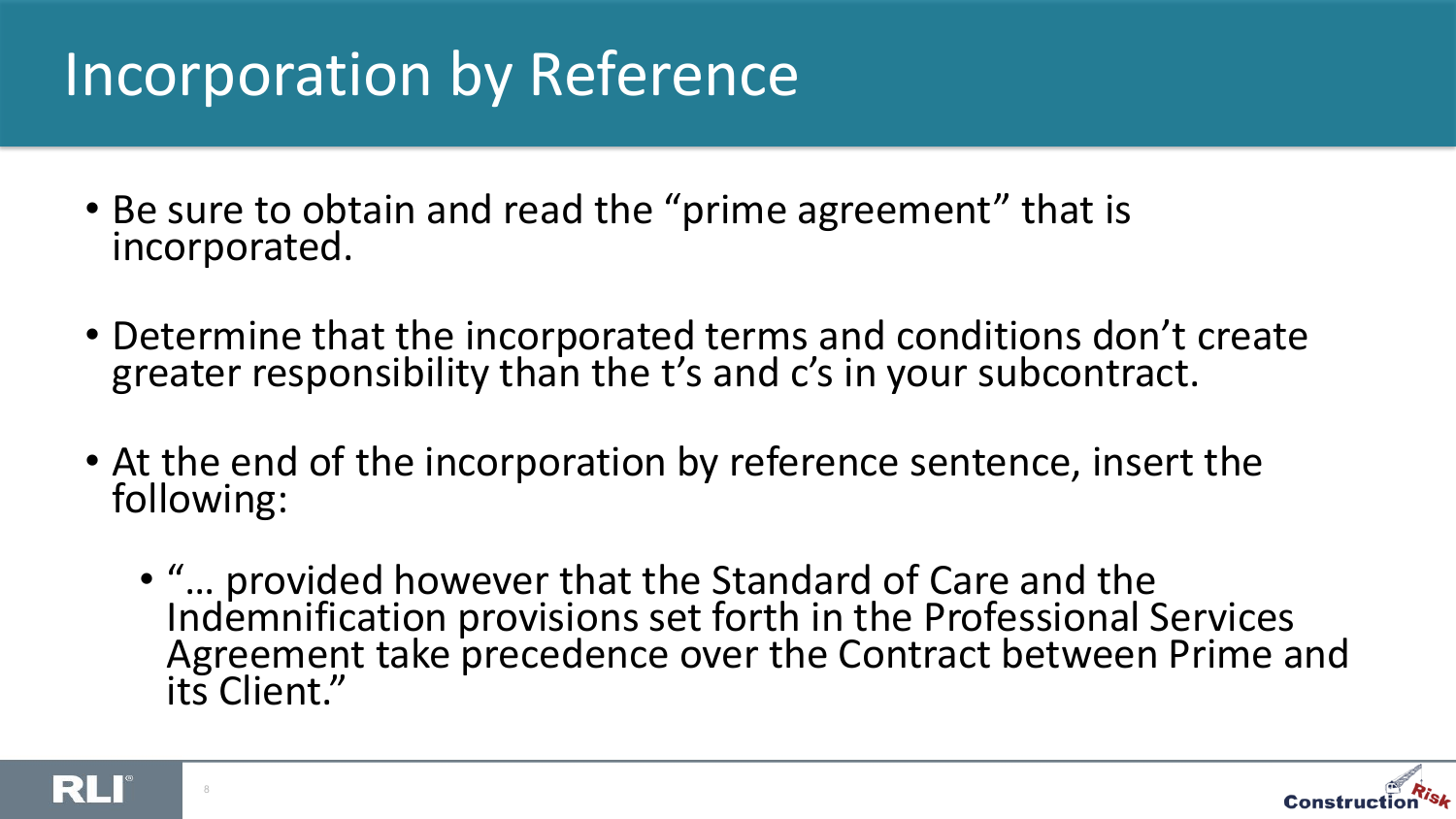# Standard of Care (problem)

The following clause in an owner-generated contract requires greater than the generally accepted standard.

*- "DP represents that its services will be performed in a manner consistent with the highest standards of care, diligence and skill exercised by nationally recognized consulting firms for similar services."*



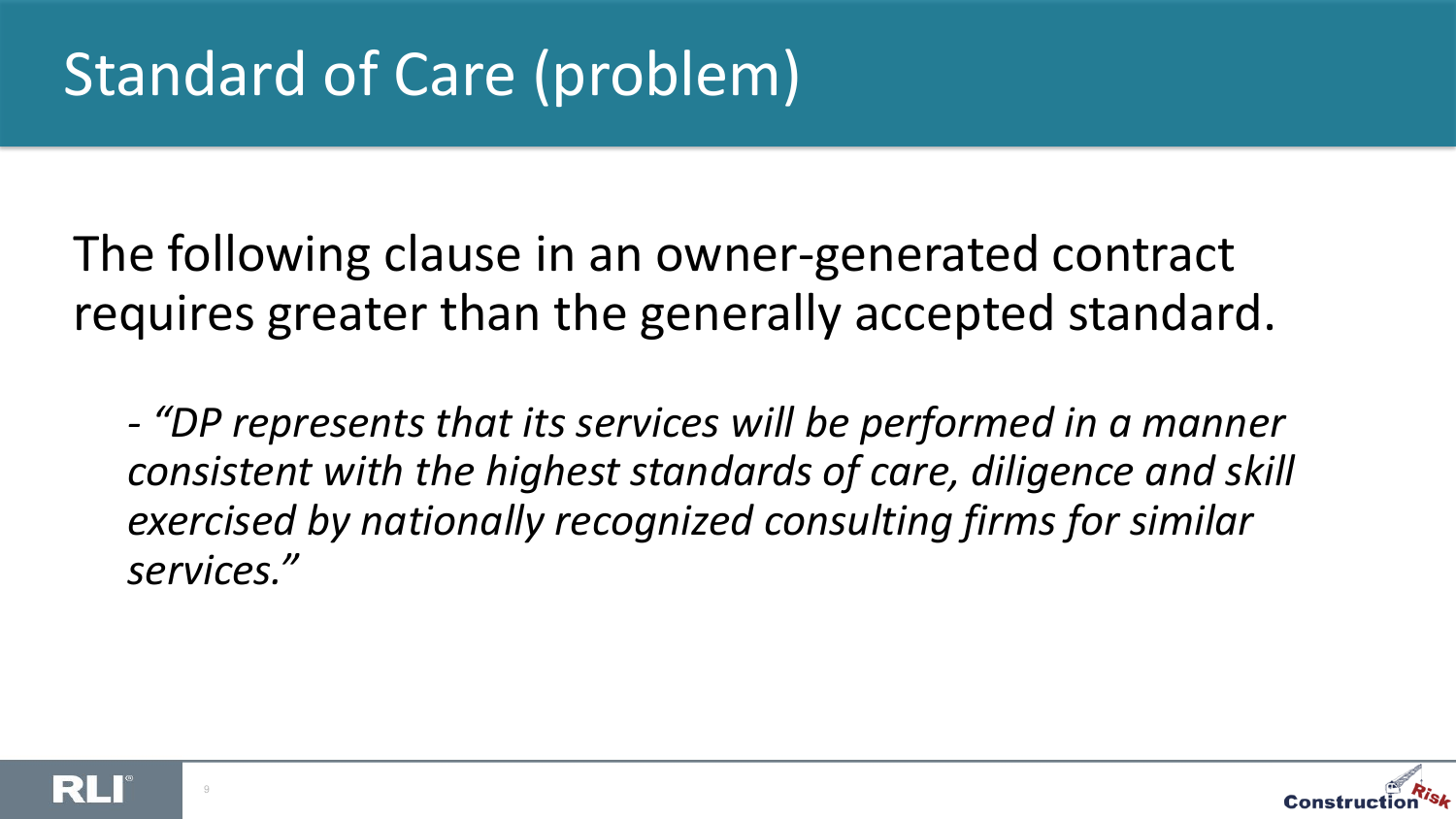## Standard of Care (solution)

#### AIA B101-2017, Section 2.2 reads as follows:

- "The Architect shall perform its services consistent with the professional skill and care ordinarily provided by architects practicing in the same or similar locality under the same or similar circumstances. The Architect shall perform its services as expeditiously as is consistent with such professional skill and care and the orderly progress of the Project."



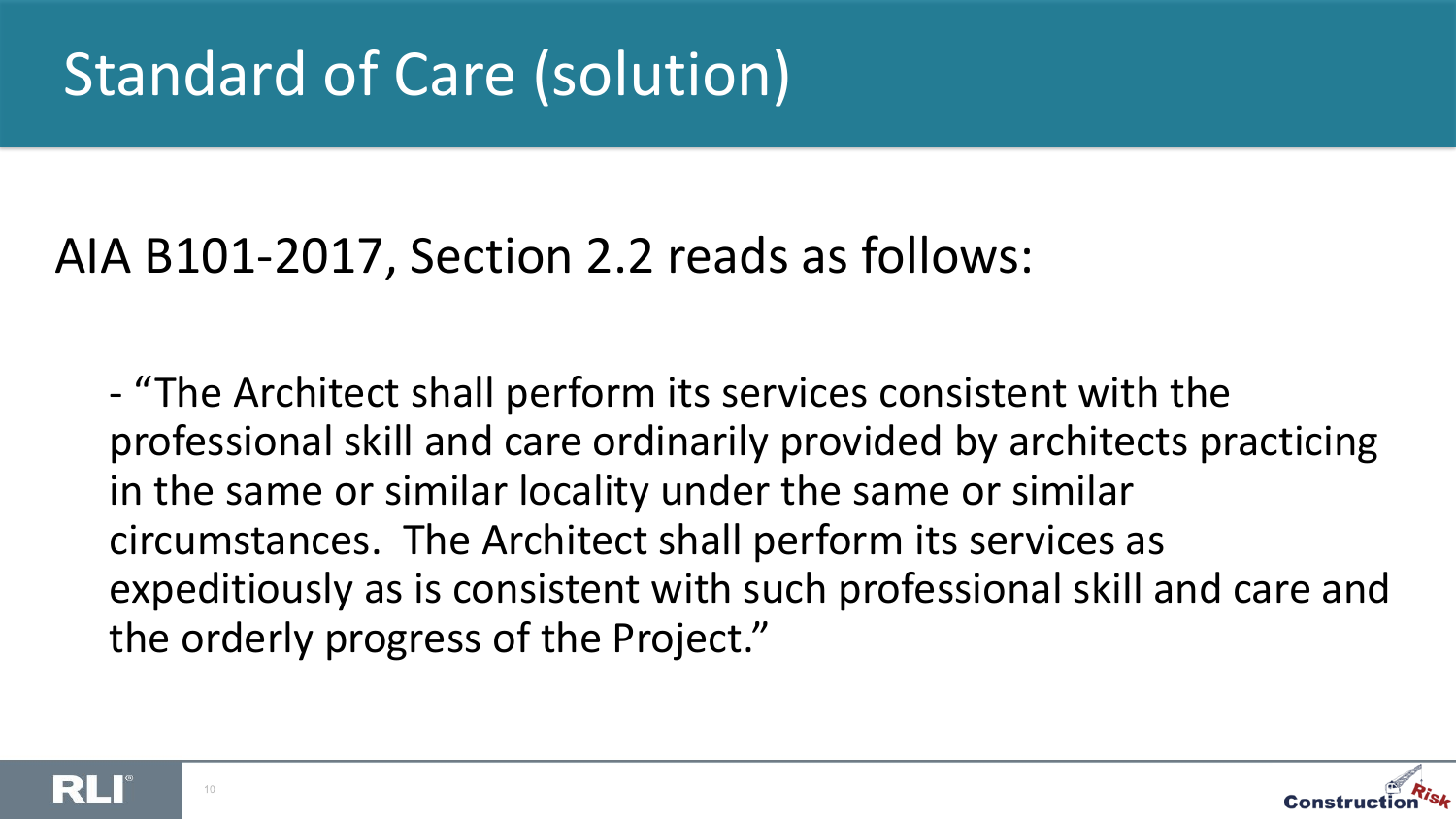If the contract seems to contain language that might be interpreted as warranties and guarantees, consider adding a catch-all sentence to the "Standard of Care" section stating something like this:

- "No warranty or guarantee, either express or implied, is made or intended by this Agreement."



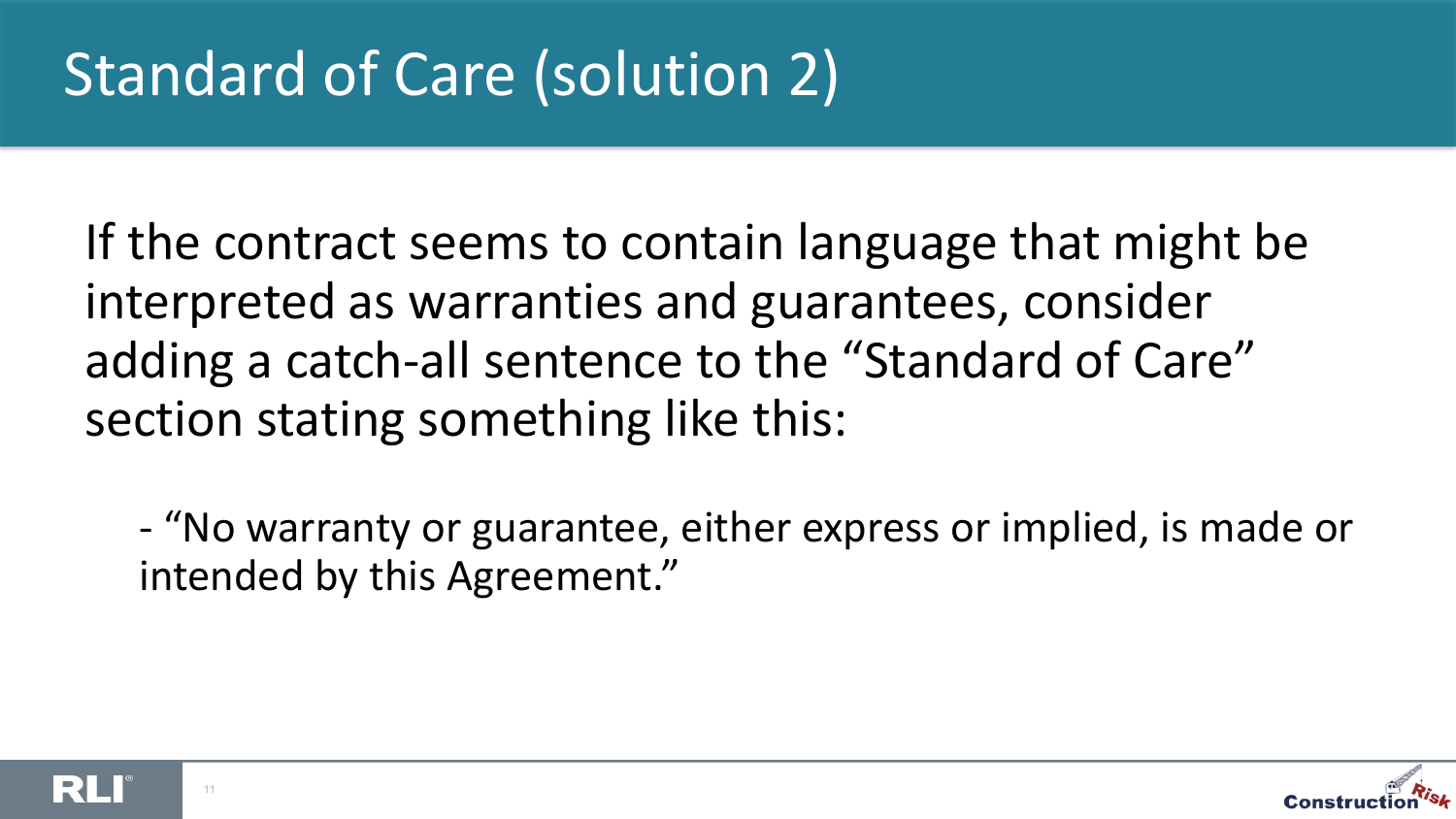#### Designer Not Liable for Implied Warranty of Habitability of Condo

- Condo association filed suit against designer of condo complex, alleging breach of implied warranty of habitability resulting in air and water infiltration.
- Court held Designer not subject to liability citing the principle that an architect does not warrant or guarantee perfection in his or her plans and specifications is long standing.

*Board of Managers of Park Point at Wheeling Condominium Ass'n v. Park Point at Wheeling, LLC,* 2015 IL App (1st) 123452

**See next slide**

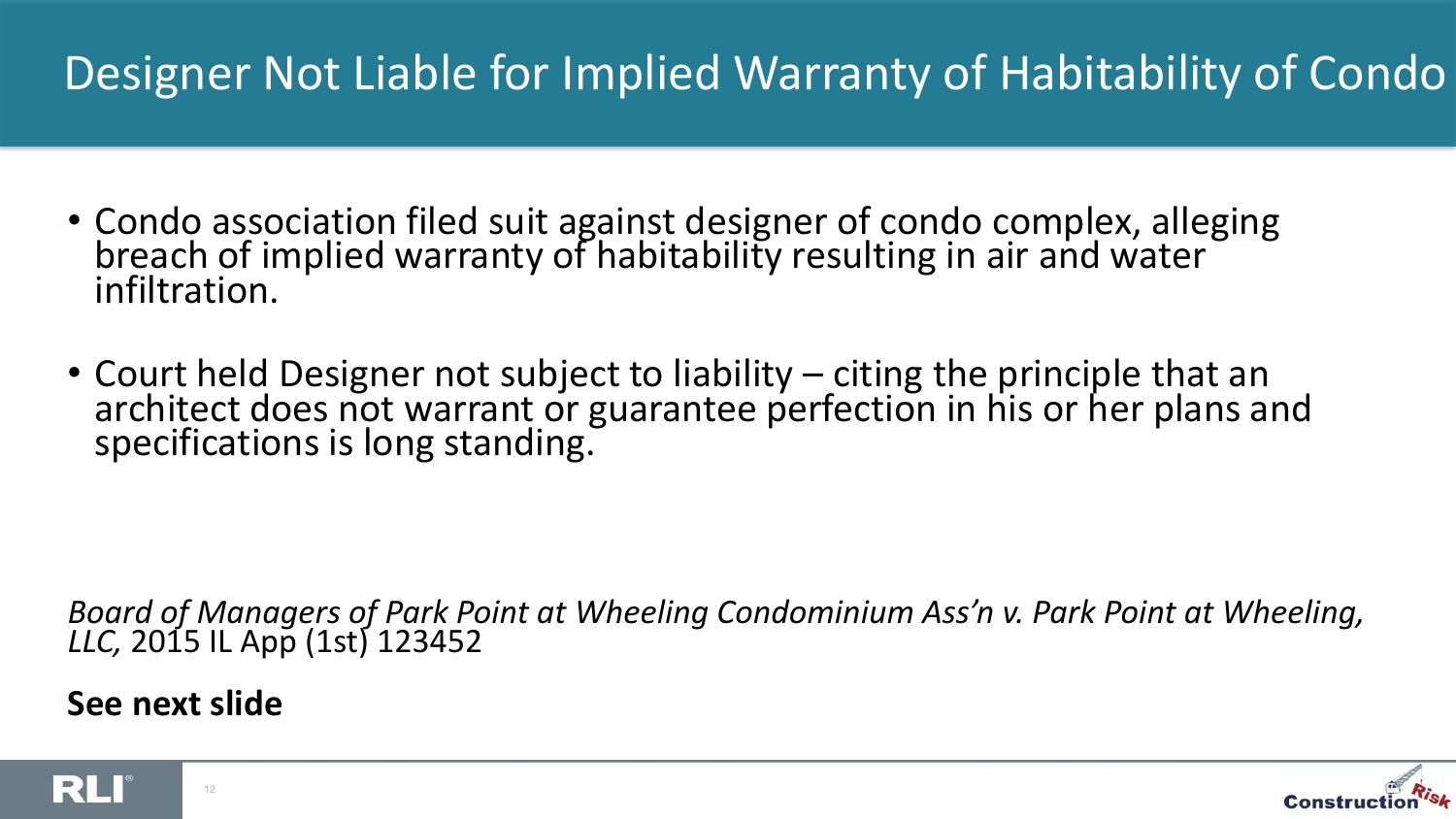## Designers are Not "Workmen"

- Court rejected condo association's argument that DPs have an implied obligation to perform their tasks in a "workmanlike" manner.
- Citing to Black's Law Dictionary, the court noted a "workman" is a person who is "employed in manual labor, skilled or unskilled."
	- "Thus the term "workmen" does not include professional persons such as design professionals, and design professionals are not obligated to perform their professional services in a workmanlike manner."
- **Contract Lesson**: Architects and engineers should be careful not to agree to contract provisions that require them to perform their services in a "good and workmanlike manner." While the phrase is seemingly innocuous, a court could find that it imposes a higher standard than the professional standard of care.



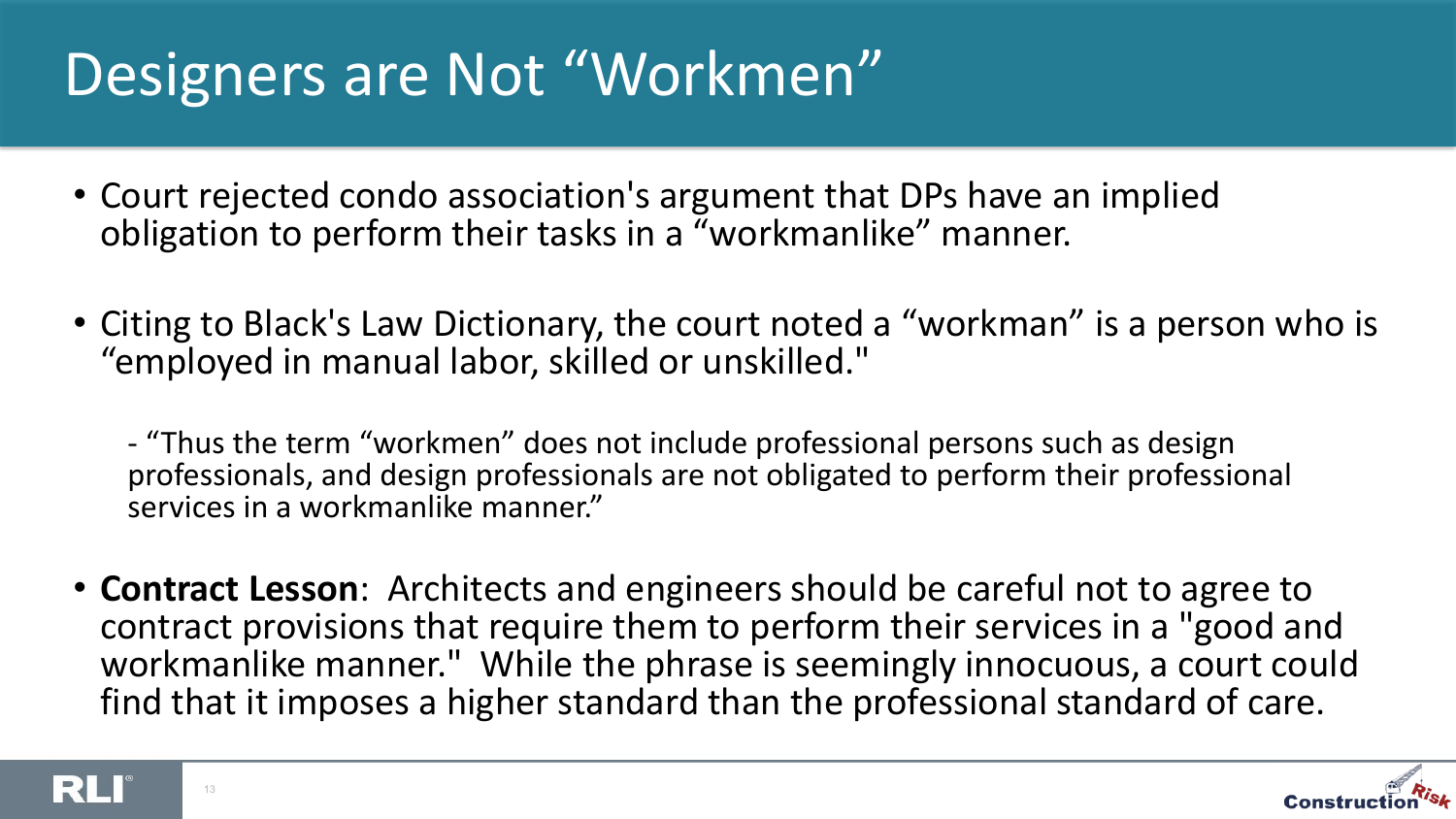#### Engineer Can be Sued for Breach of Warranty of Professional Services

- Pulte Homes sued A/E that performed engineering and testing services for it. After resolving defects asserted by the homeowner through arbitration proceedings, Pulte sued A/E to recover damages paid homeowner.
- The theories of recovery included a claim based on breach of express or implied warranties.
- Pulte alleged that "S&ME expressly or impliedly warranted to Pulte that all work performed by them would be performed in a careful, diligent and workmanlike manner, and that any materials and/or services designed, supplied or sold by them for use on the project would be merchantable and fit for their intended or specific purpose."
- In reviewing the contract language, the court agreed that it "includes language arguably in the nature of an express warranty."

*Pulte Home Corp. v. S &ME, Inc*., 2013 WL 4875077 (U.S. District Court, South Carolina, 2013).



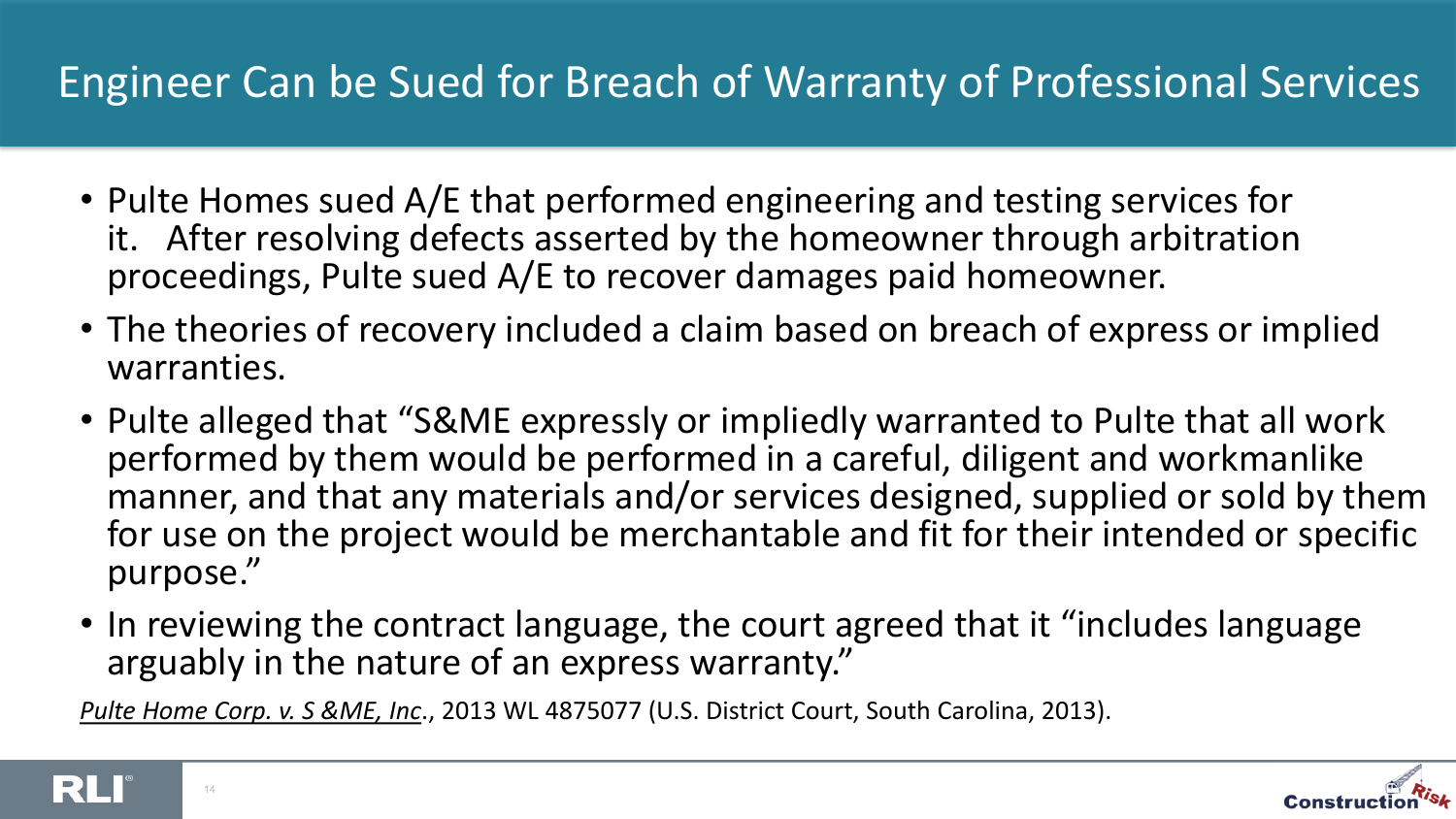Beware of language requiring certification of contractor's compliance with all plans and specs. E.g.,

– *"Upon completion of the construction, the DP shall certify that the work was completed in accordance with the plans, specifications, and drawings."*





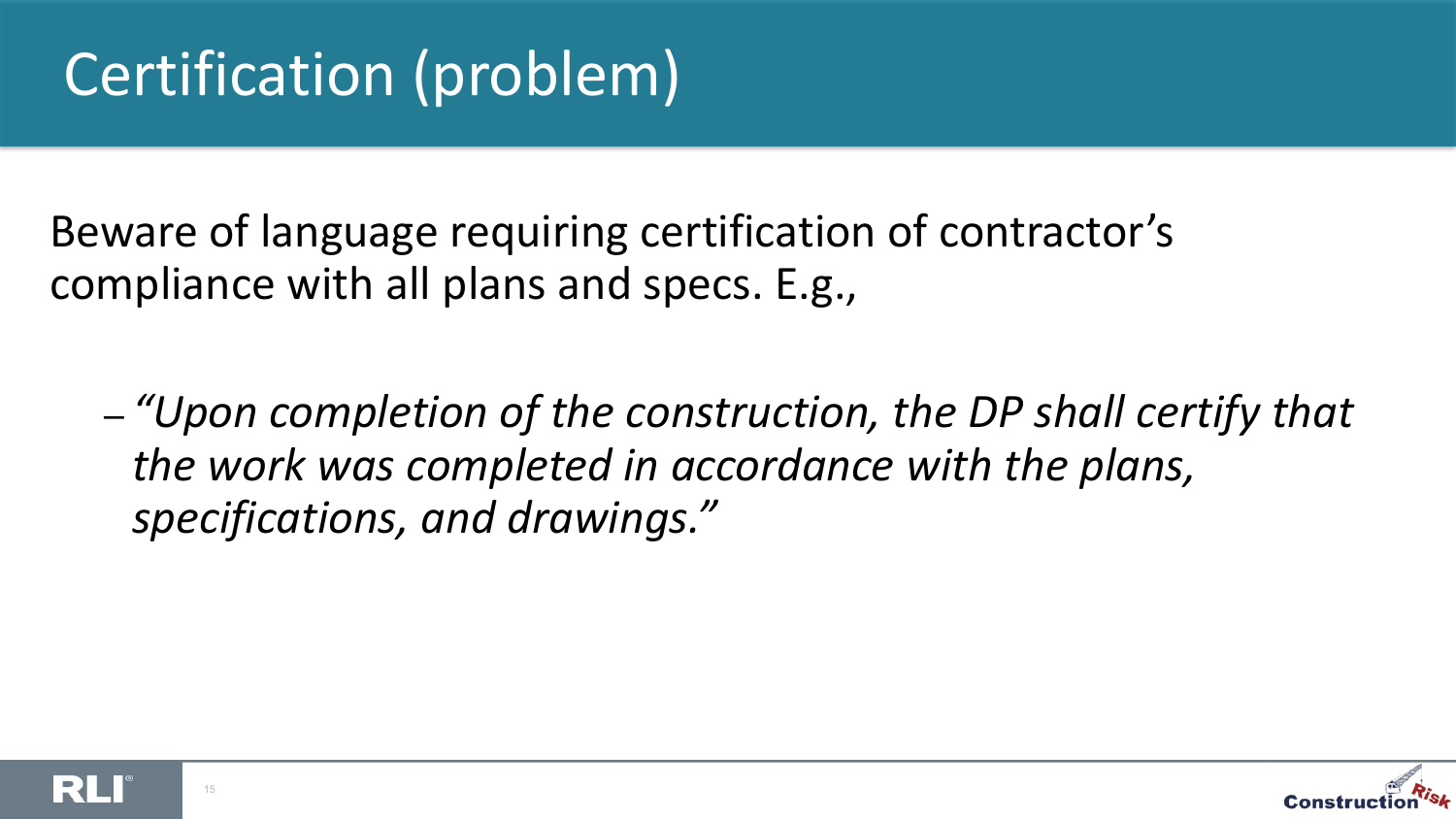#### Certification (AIA solution – knowledge within contract scope)

#### **Set limits on signing certificates:**

- "The Architect shall not be required to execute certificates or consents that would require knowledge, services, or responsibilities beyond the scope of this Agreement." AIA B101-2017, §10.4.
- Instead of making certificate an absolute certainty of fact, condition it on "the best of knowledge, information and belief."



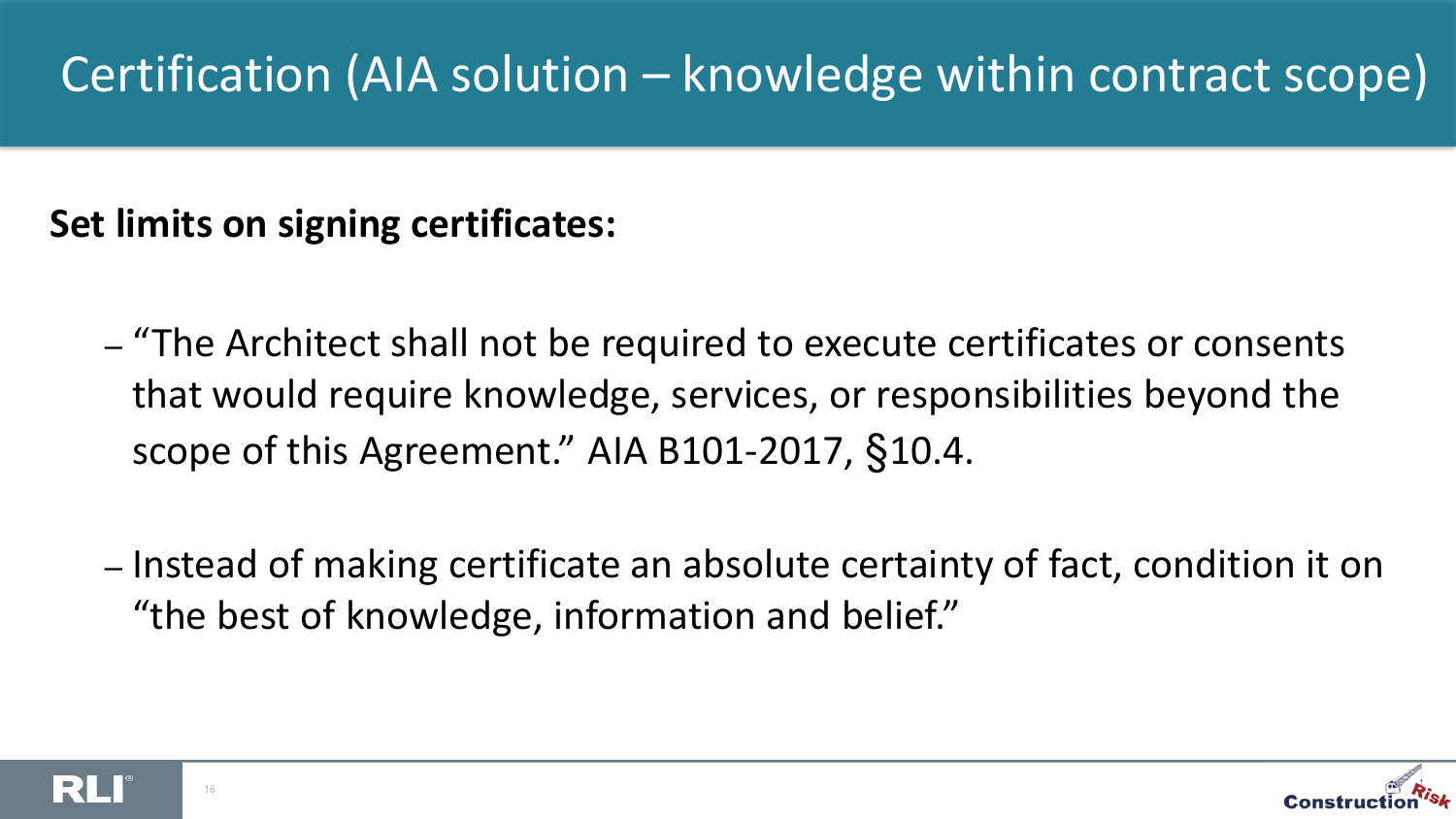Typical clause creates liability if non-compliance with law was not intentional or negligent. SOLUTION: Insert standard of care wording shown in red letters.

- "DP shall exercise the Standard of Care to comply with all laws, ordinances and codes."
- *"The DP shall indemnify and hold harmless the owner against any claims, damages and losses of any kind caused by, arising out of, or*  related to failure to comply with any laws, ordinances or requlations to *the extent caused by failure to meet the Standard of Care."*



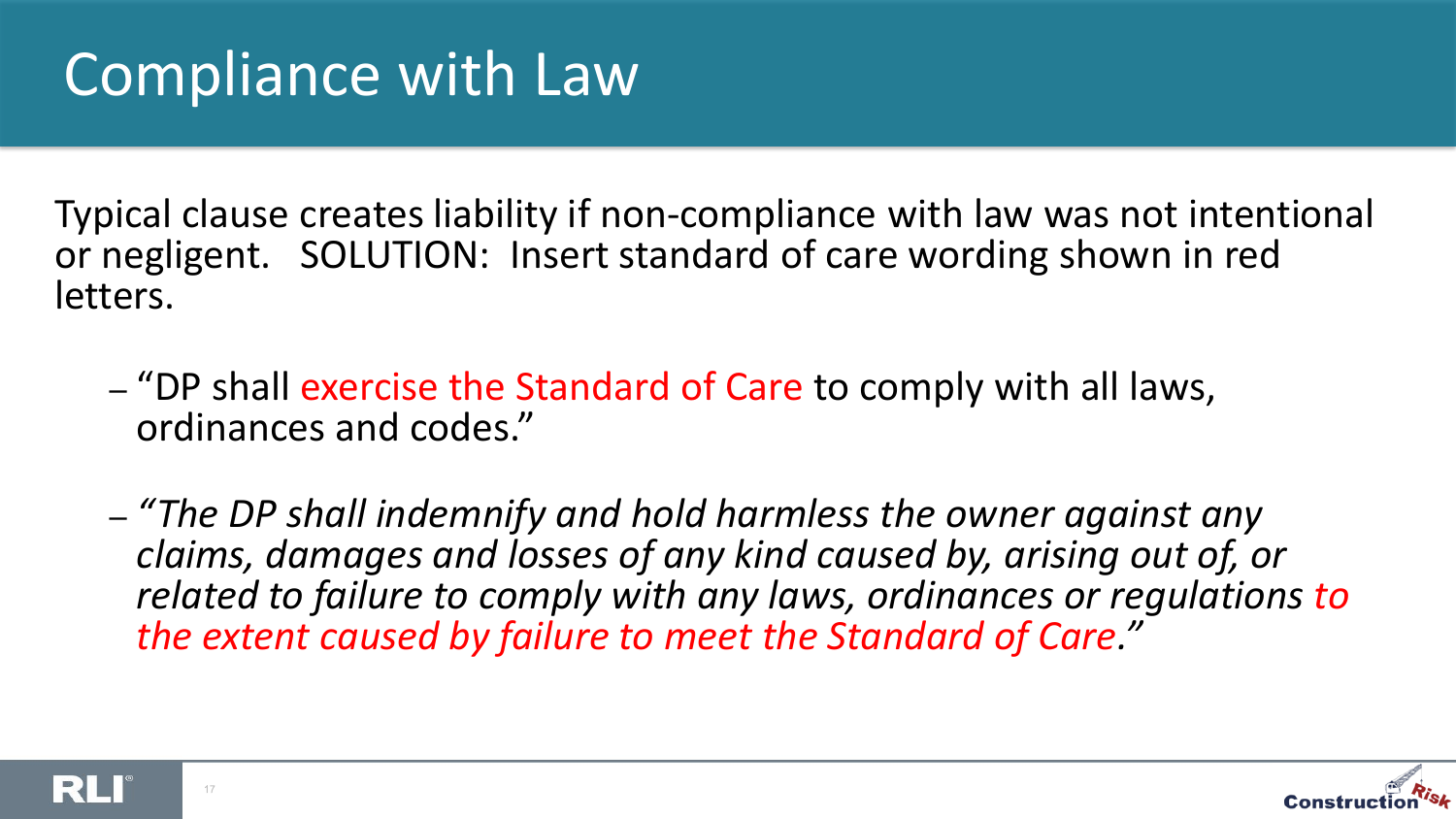#### Who is Indemnified? Don't agree to indemnify agents and representatives

• Prime contractor had to indemnify the Architect per indemnity clause requiring it to indemnify the Owner's "representatives" against claims arising out of contractor's work.

• Court said Architect fell in category of "**representative**" of Owner.

Valdez v. Turner Construction & Skidmore Owings Merrill (SOM), 171 A.D. 3d. 836 (NY 2019)



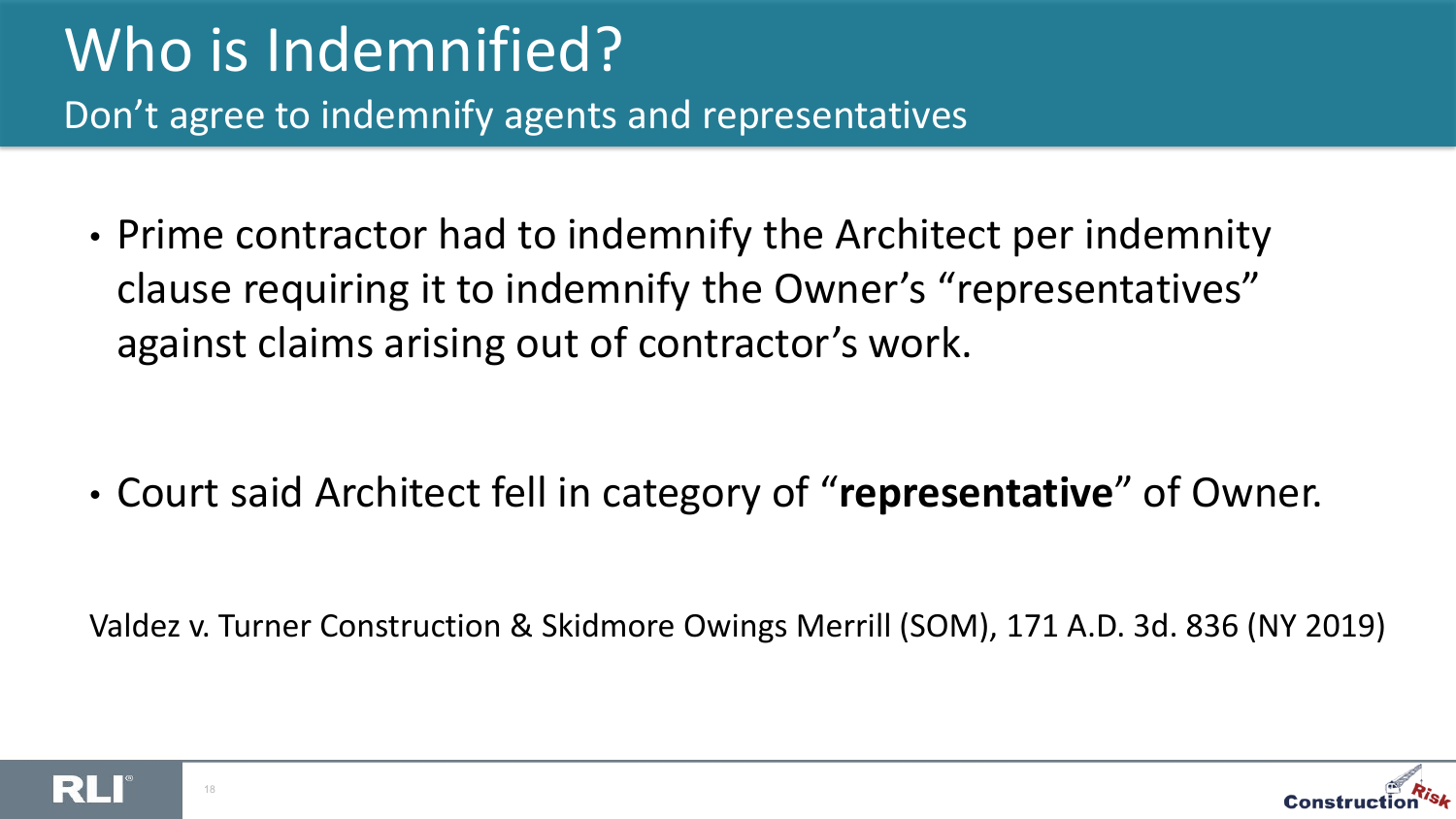# Indemnification (problem 1)

- Uninsurable "contractual liability" when DP agrees to indemnify for anything other than damages to the extent caused by DP's negligence.
	- No professional coverage for specific terms of "indemnity" clauses. Only covered if liability would have existed at common law – in the absence of the clause.
- Indemnity provisions are being written so broadly as to apply to:
	- First party breach of contract claims;
	- All errors and omissions even if not negligent;
	- All damages so long as DP is a little bit responsible



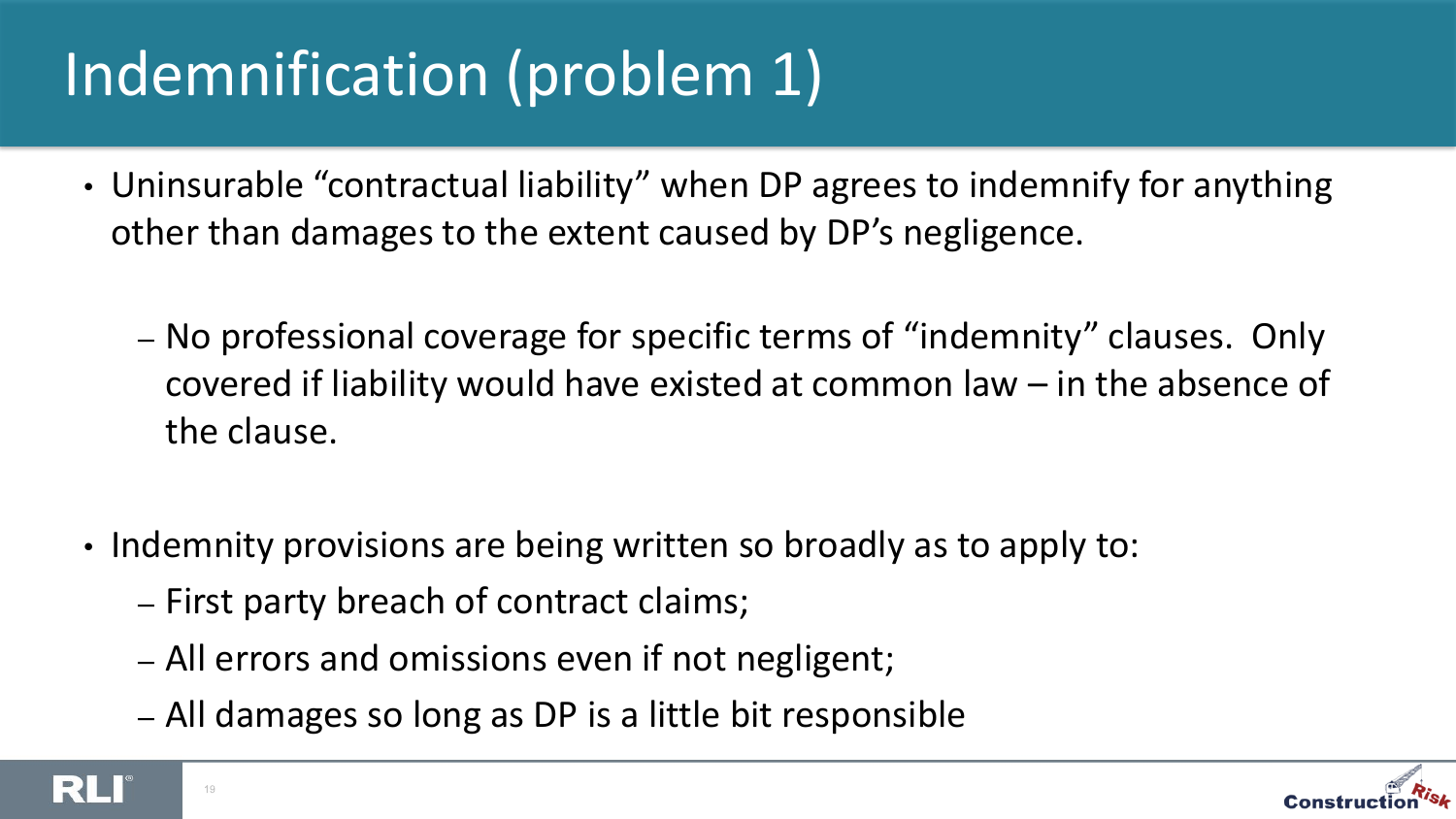#### Indemnification – Be sure the word "negligence" modifies everything

- Poor wording may shift risk to DP for damages not caused by its own negligence. E.g.,
	- *"DP shall indemnify the Client for all claims, damages and expenses arising out of acts, omissions, errors or negligence of the DP."*
- The word "negligence" is in the wrong place. It fails to modify "acts, omissions and errors." Thus, the indemnity applies to everything.



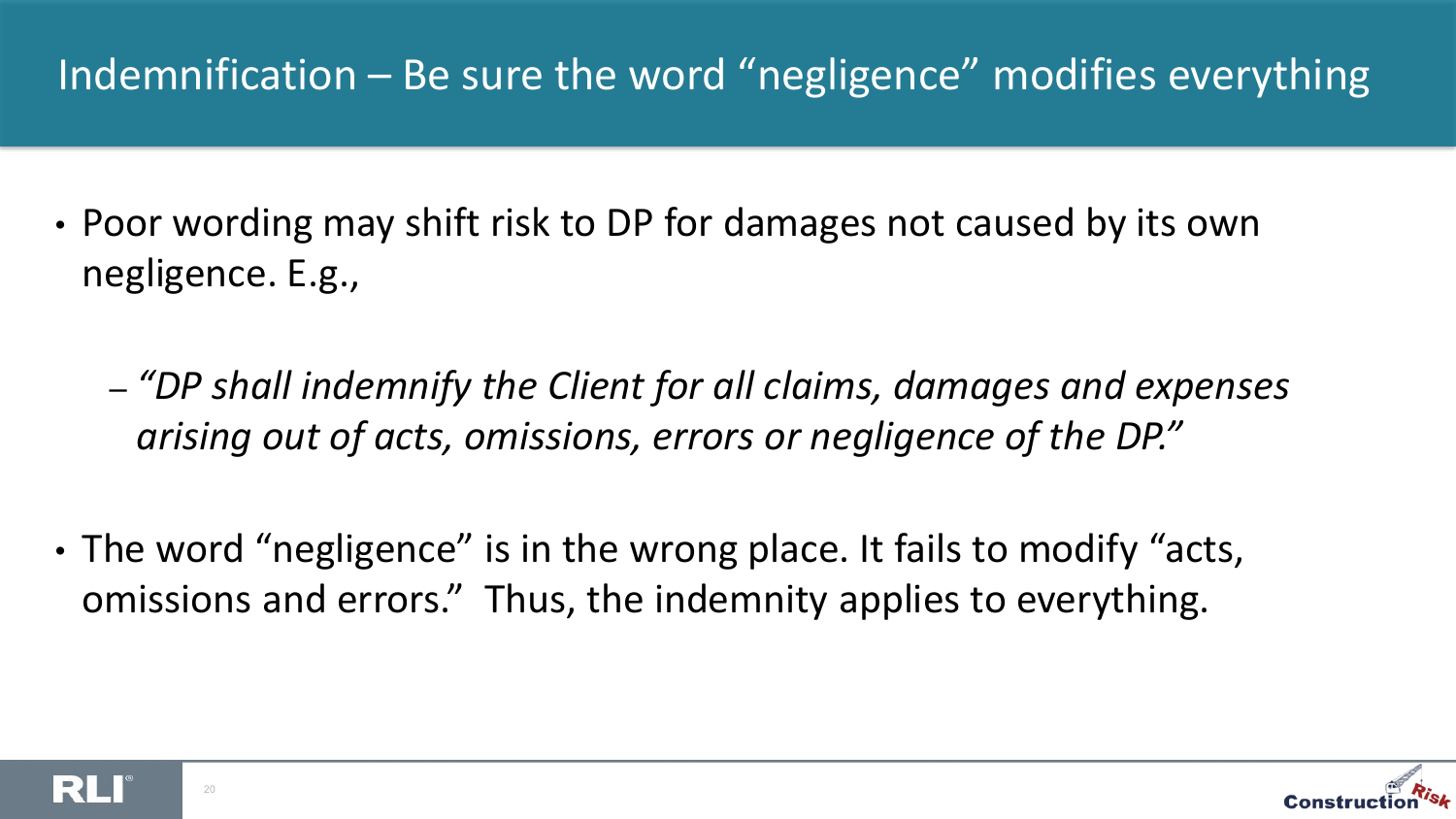#### Indemnification – Could Increase Standard of Care

- Indemnification clauses that are not limited to negligence conflict with the normal Standard of Care.
- DP might be held to a perfection standard by the indemnification provision so it is liable despite having met the standard of care, i.e., it was not negligent.
- So a bad indemnity clause can trump a good standard of care provision in the contract.

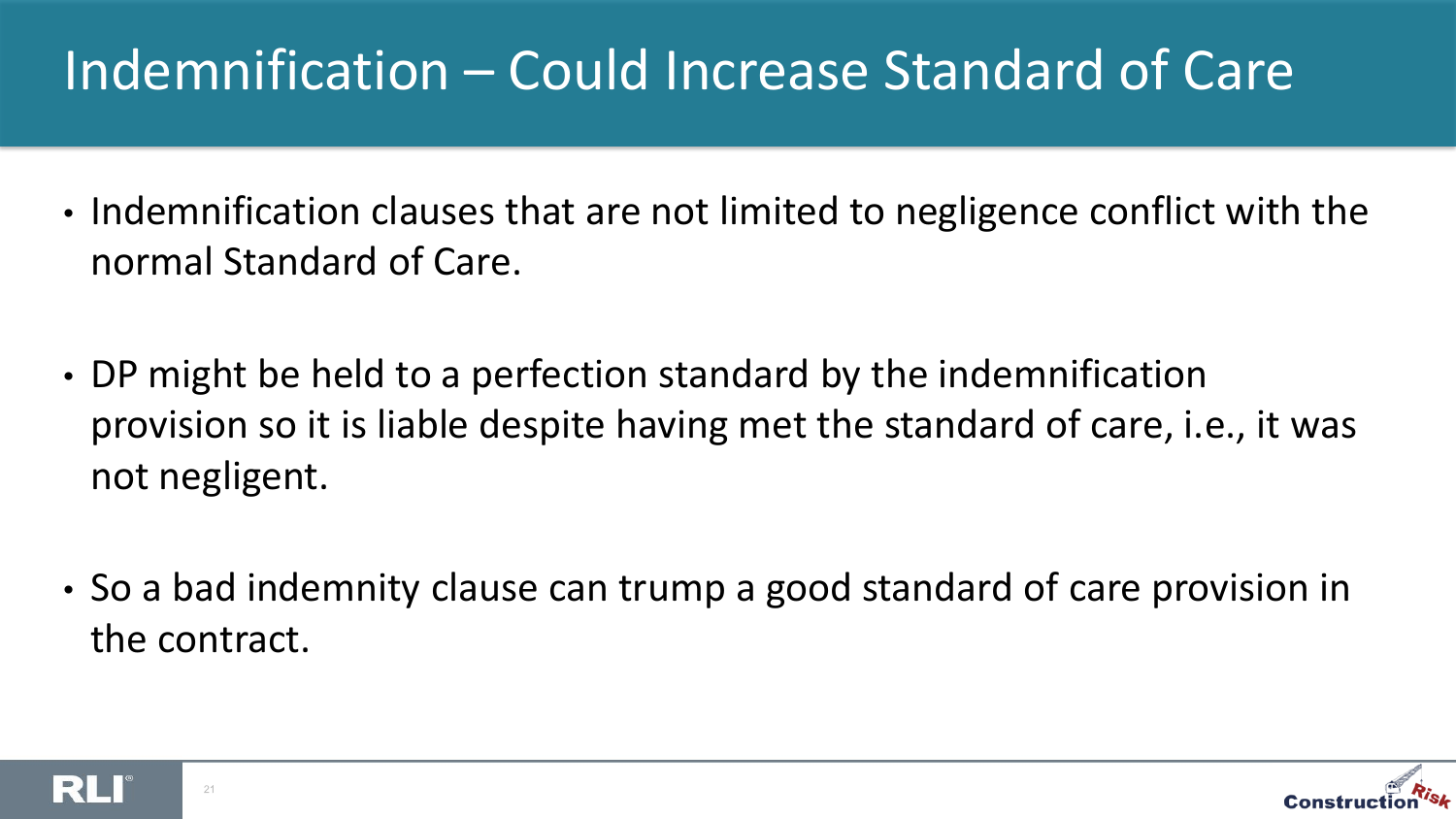# Indemnification (the uninsurable Duty to Defend)

Don't agree to defend an Indemnitee against Professional Liability claims. No common law duty requires a DP to defend its client against third party actions.

– "Contractual liability exclusion" applies.

Professional policy will not provide defense of the Indemnitee.

- A contractually agreed upon duty to defend is triggered as soon as the claim is made because it is a separate duty from the duty to indemnify.
- At least that is how most courts will interpret it. For example California.

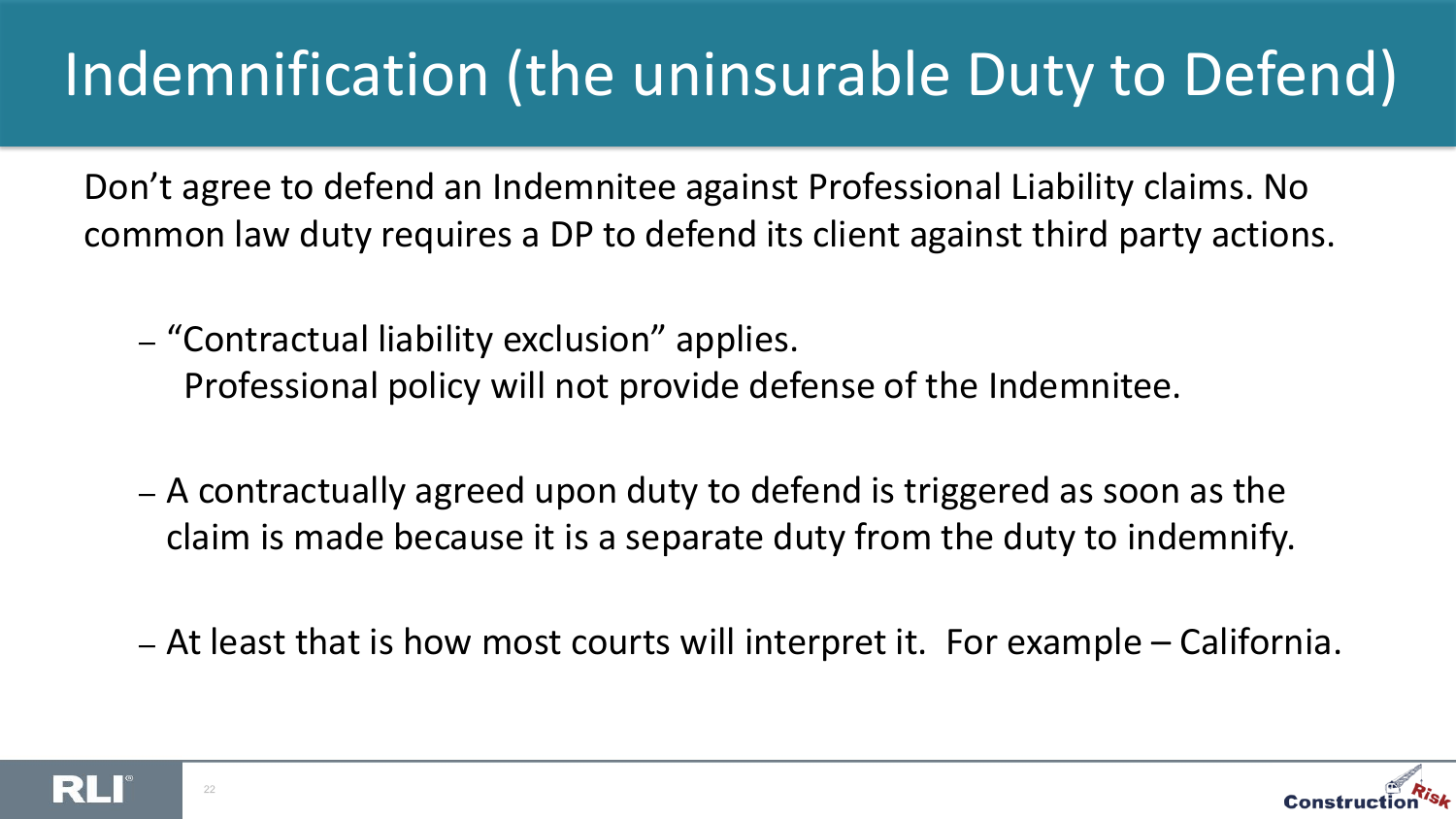## Revising the Duty to Defend

Alternatives:

(1) Delete the duty to defend entirely by striking out the word "defend" where it appears in the clause; .

(2) Don't delete the word "defend," but add a parenthetical like this: "indemnify, defend (except against professional liability claims) and hold harmless…."

– The benefit of this alternative is it is more acceptable to Owner because general liability claims to be defended. Owner is often an additional insured under the CGL policy.

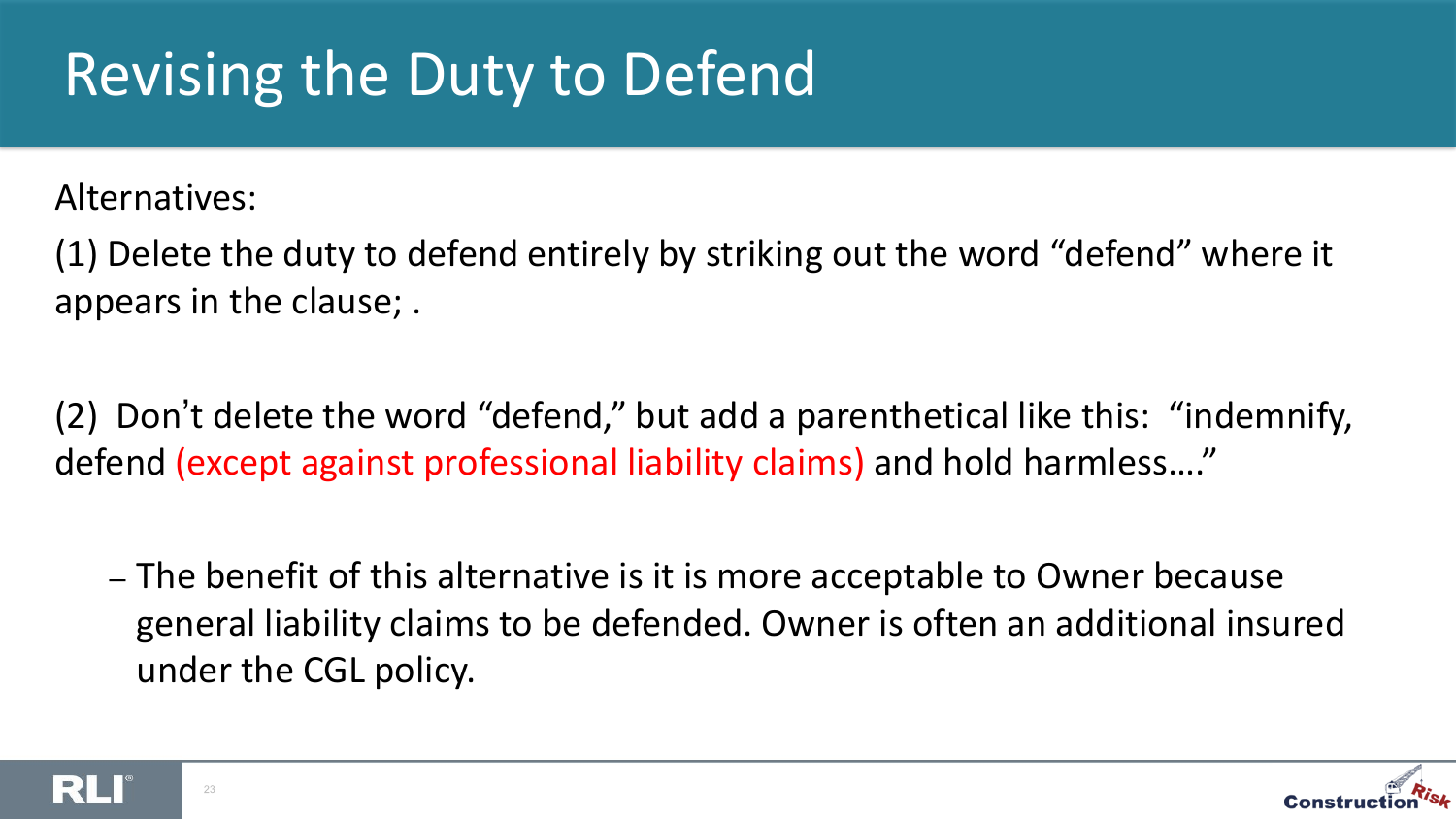# Indemnification (problem of 1<sup>st</sup> party claims)

- Indemnity should only apply to damages arising out of third party tort claims against the client.
- Some courts allow clients to use the clause to recover their own first party damages, losses and costs even where no 3<sup>rd</sup> party claim was made against the client.
- It is best to add wording to the clause clarifying that only damages from  $3^{\text{rd}}$ party claims are covered.



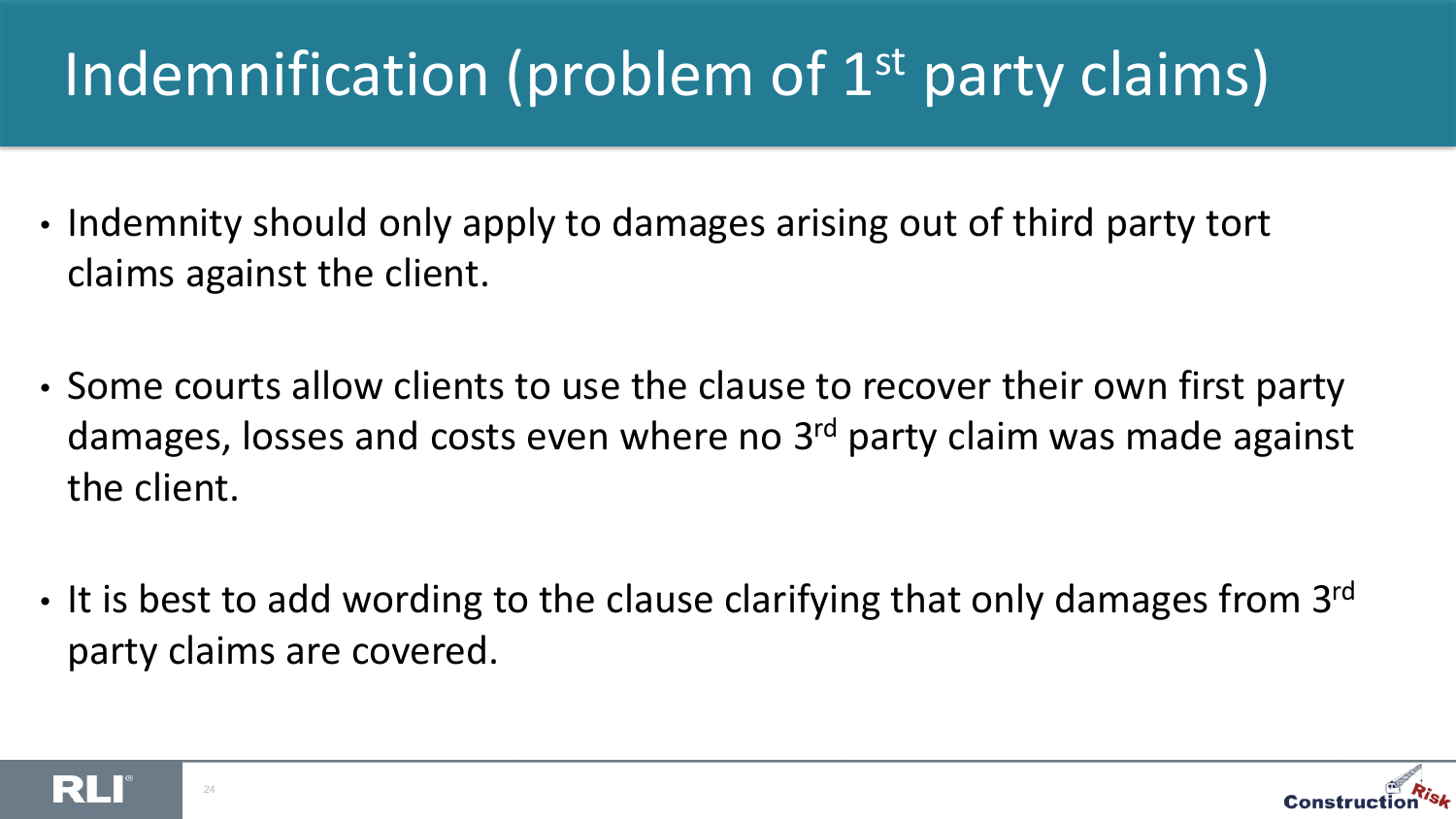## New York: Indemnification for 1st Party Claims

- Plaintiff can recover its own damages and losses even if no 3<sup>rd</sup> party claim;
- Court stated: "It is a familiar principle that a cause of action for *common-law* indemnification must be based upon a defendant's breach of duty to a **third party**."
- This case, however, didn't involve common-law indemnification. "Instead, the scope of defendant's obligation is governed by the parties' intent as revealed by the plain language of the indemnification provision that they agreed upon."
- *WSA Group v. DKI Engineering, 178 A.D. 3d 1320 (NY 2019)*



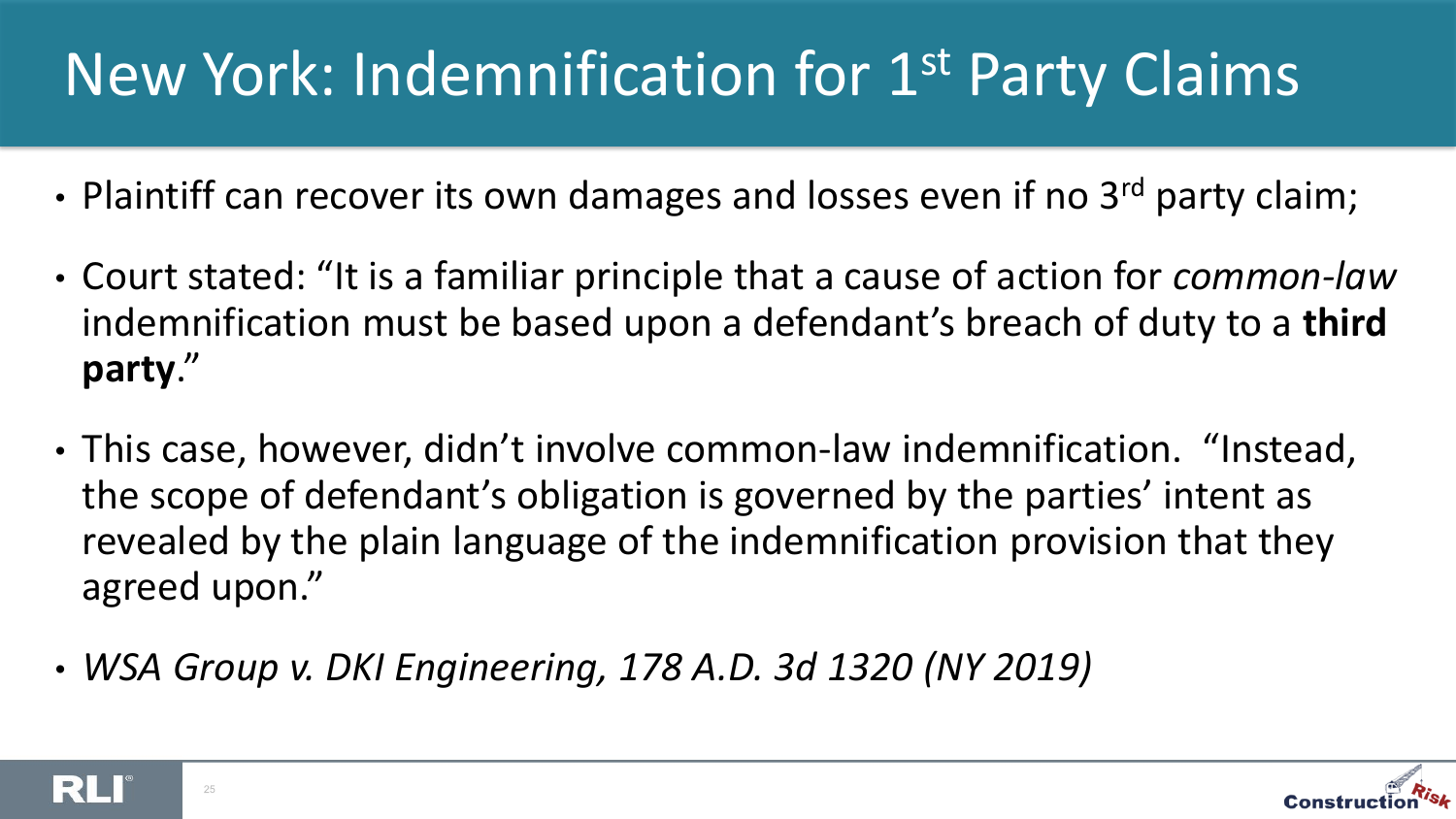# Indemnification Only for 3rd Party Claims

- After contractor (Kr) was awarded GMP it subcontracted engineering firm to provide balance of design services.
- Later, Kr claims A/E designs were flawed, and it had to make midstream corrections to comply with various code requirements, and thereby incurred unexpected costs.
- Made claim against A/E under indemnity clause.
- Court held against the indemnity claim

Suit based on indemnification could only seek damages resulting from 3rd party claims against the Indemnitee (KR). The indemnity clause could not be basis for  $1<sup>st</sup>$ first party KR claims to recover its financial losses.

*Hensel Phelps Construction v. Cooper Carry, Inc.*, 2016 WL 5415621 (U. S. District Ct., District of Columbia, 2016).

**(See next slide)**



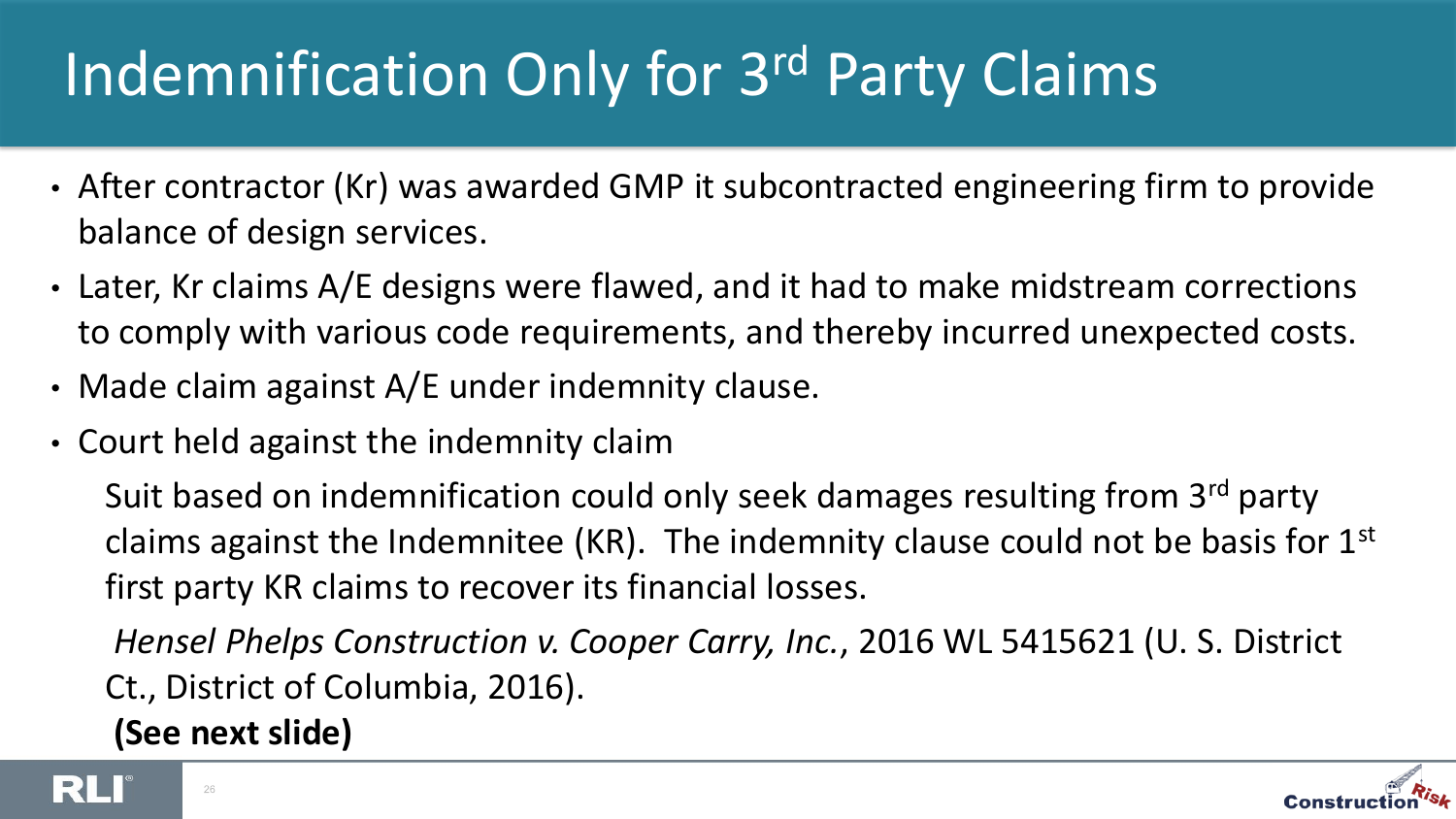# Indemnification Only for 3rd Party Claims – Cont'd

#### *The clause in Hensel Phelps:*

"indemnify, defend and hold … harmless" [the contractor] from any claim, judgment, lawsuit, damages, liability, and costs and expenses, including reasonable attorneys' fees, as a result of, in connection with, or as a consequence of [engineer's] performance of the Services under this Agreement…."

Court says, engineer, "naturally, argues that his clauses refers only to liabilities that [contractor] would face from third parties, not to [contractor's] own "damage" and "costs and expenses" from contract breaches."

According to the court, "The words "damage" and "costs and expenses" in the indemnification clause are listed along with other words that clearly anticipate the problem of third-party litigation against [contractor] for problems that [engineer created…. [ ] Reading the indemnification clause in the most obvious way, it required [engineer] to cover [contractor]s] liabilities when and if a third party sues over problems caused by the [engineer's] fault."



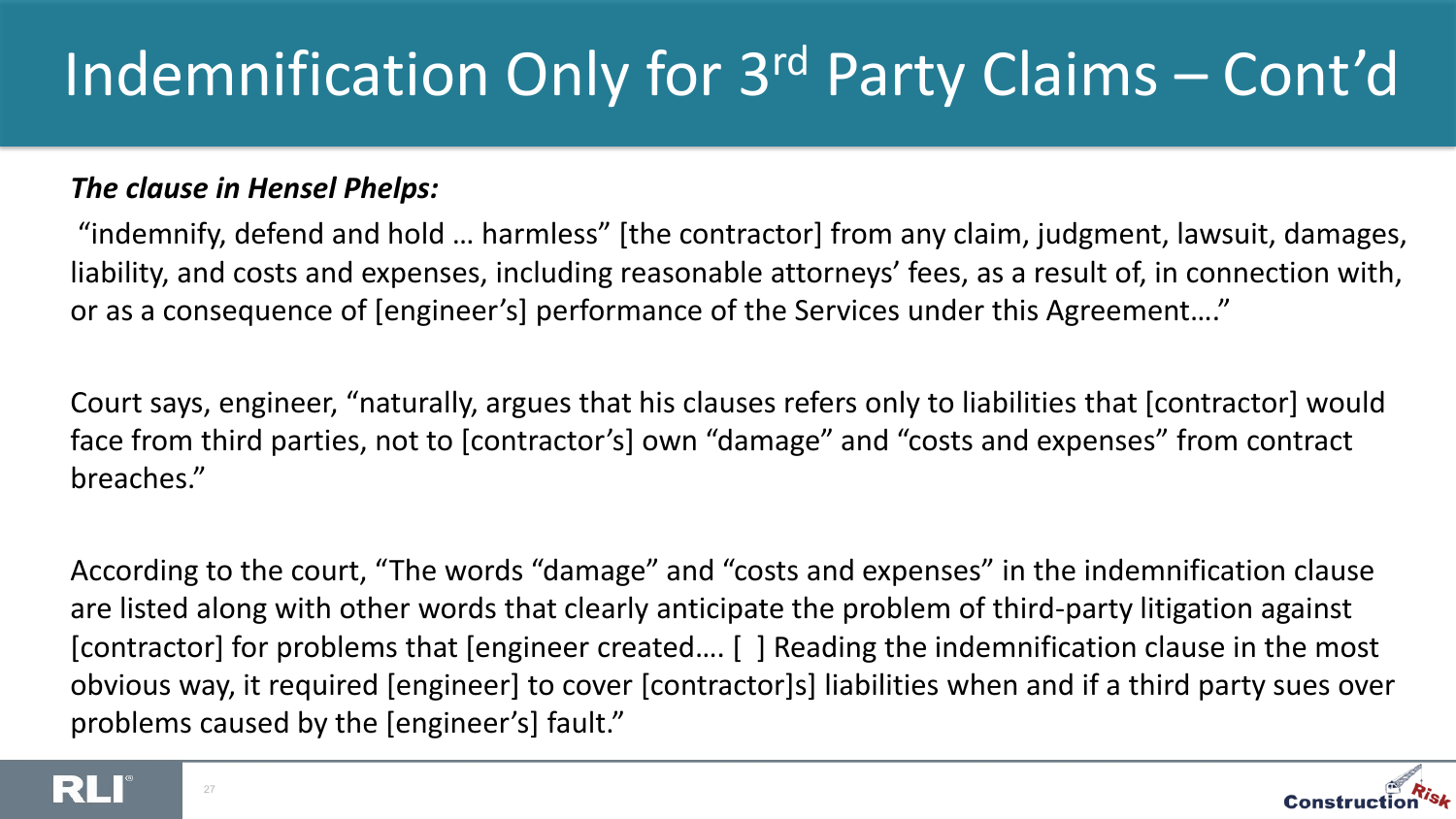Trial court held A/E owed its client, the town, a defense against a contractor suit that alleged that the plans and specifications prepared by the engineer and provided by the town to the contractor for bidding and construction were defective.

It was a routine contractor claim against the project owner, but the court concluded engineer's indemnity agreement was so broad it had to defend the town against the contractor's claim.

*Penta Corporation v. Town of Newport v. AECOM Technical Services, Inc*., No. 212-2015-CV-00-011 (Merrimack, New Hampshire Superior Court, 2016).



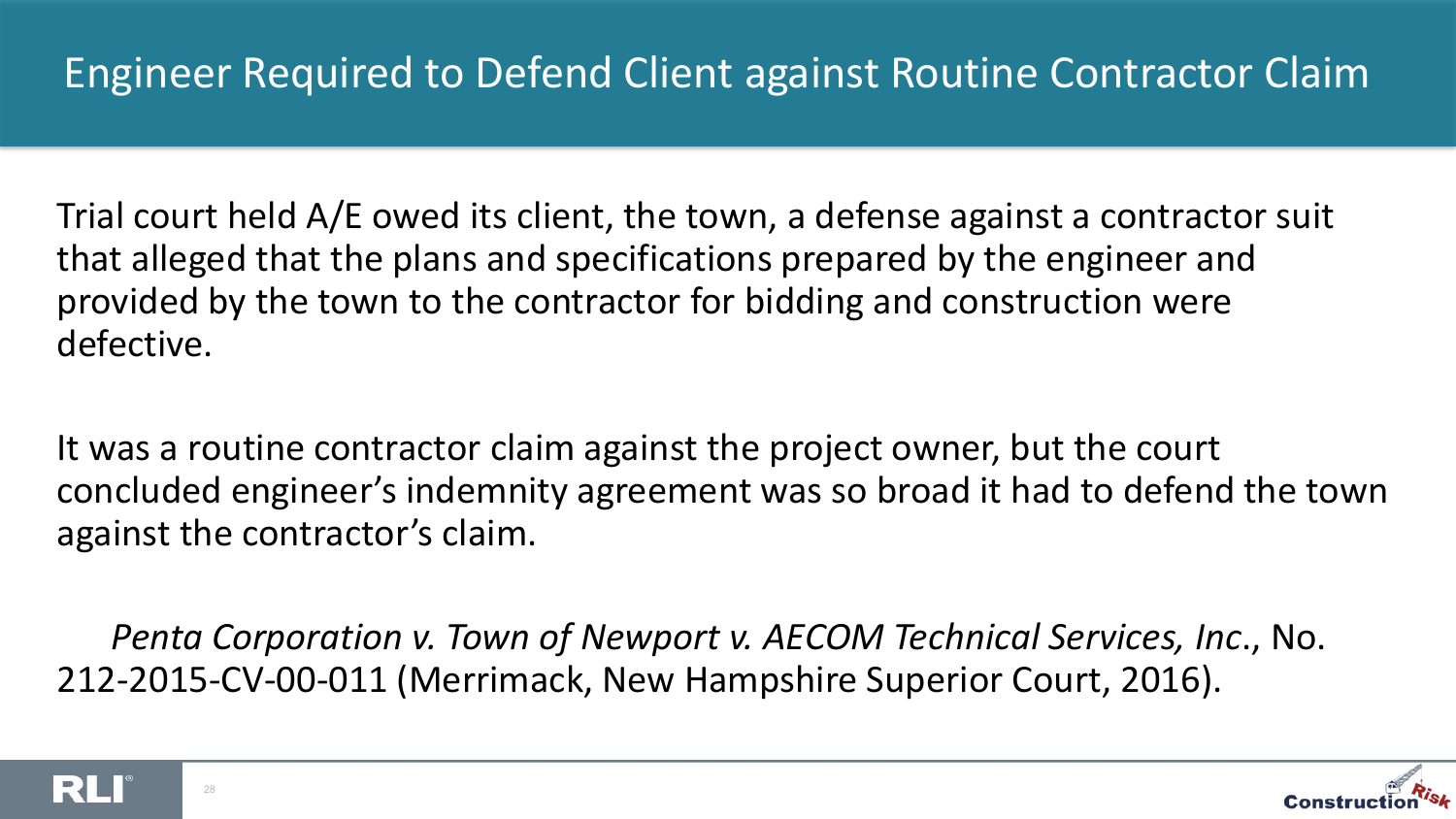# Penta Corp. (2)

- Contractor claimed its construction met engineer's plans and specs that called for a specific brand of disc filters for a wastewater treatment facility.
- Upon receipt of the suit, the town sent the engineer a demand for a defense against the contractor's suit pursuant to the terms of the indemnification clause in the contract between the engineer and the town and the engineer. The engineer responded to the town's demand, stating it would not defend (or indemnify) the town because the allegations of the contractor were not directed at the engineer.



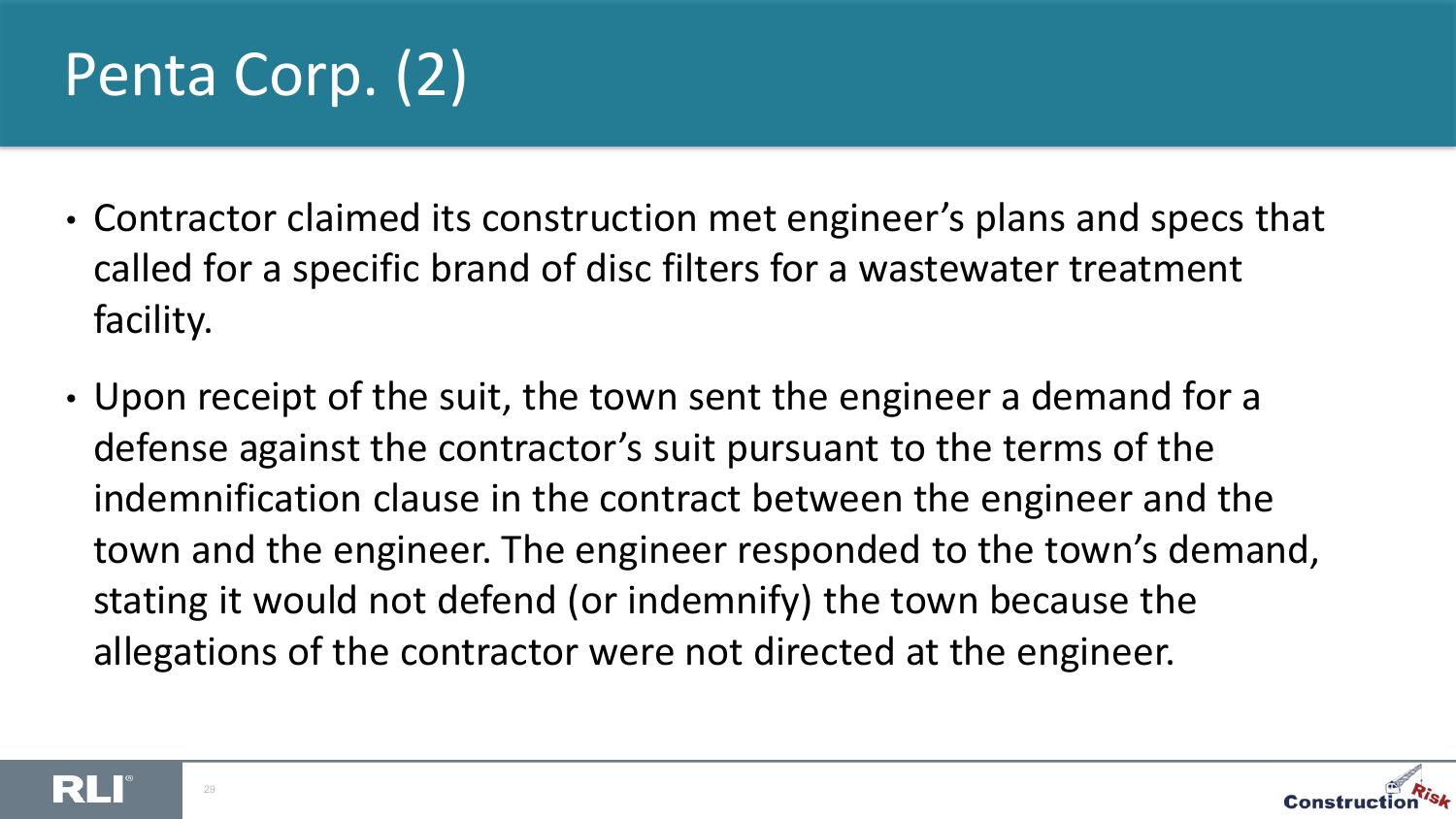## Indemnity Wording (Penta 3)

"shall indemnify, exonerate, protect, **defend (with counsel acceptable to the Town . . .)**, hold harmless and reimburse the Town . . . **from and against any and all** damages (including without limitation, bodily injury, illness or death or property damage), losses, liabilities, obligations, penalties, **claims (including without limitation, claims predicated upon theories of negligence, fault, breach of warranty, products liability or strict liability), litigation**, demands, defenses, judgments, **suits**, proceedings, costs disbursements, or expenses of any kind or nature whatsoever, including without limitation, attorneys' and experts' fees, investigative and discovery costs and court costs, **which may at any time be** imposed upon, incurred by, **asserted against**, or awarded against **the Town** . . . **which are in any way related to the Engineer's performance under this Agreement** but only to the extent arising from (i) any negligent act, omission or strict liability of Engineer, Engineer's licenses, agents, servants or employees of any third party, (ii) any default by the Engineer under any of the terms or covenants of this Agreement, or (iii) any warranty given by or required to be given by Engineer relating to the performance of Engineer under this Agreement."



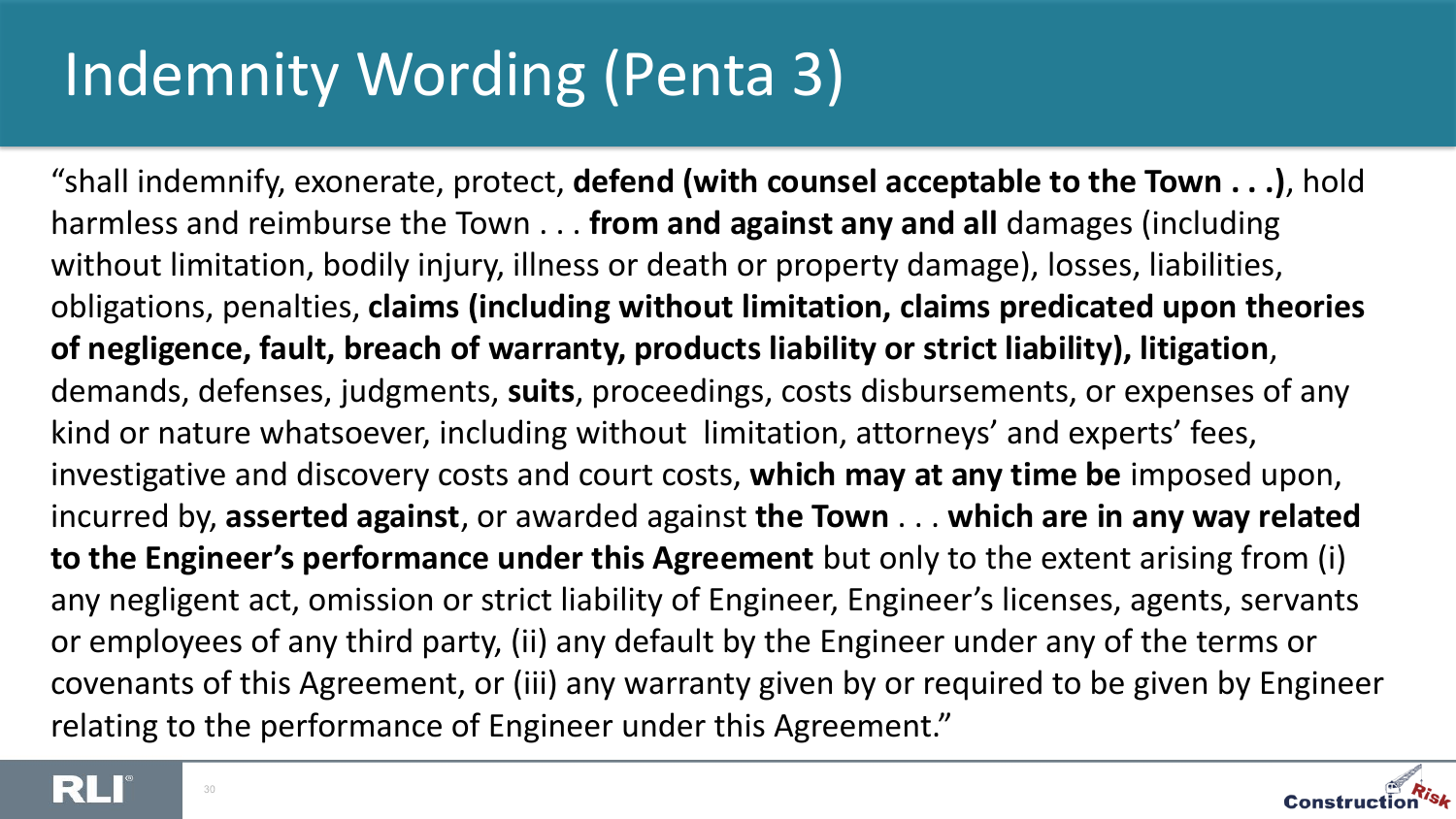#### Duty to Defend Applied to "ALL" Claims – Not Just Tort Claims (Penta 4)

- The court noted that the duty to defend applies to "claims," "litigation," and "suits" that are "asserted against" the town and related to the engineer's negligent contract performance.
- Significantly, the court concluded, "This language anticipates unproven allegations, meaning the duty to defend would necessarily arise prior to any factual finding as to [the engineer's] negligence or breach."
- The court said, "If [the engineer's] duty to defend only required it to reimburse the Town for the cost of a defense following adjudication of [the engineer's] negligence or breach, then the Town would necessarily have to choose its own counsel, thus rendering the [choice of counsel language in the clause] meaningless."



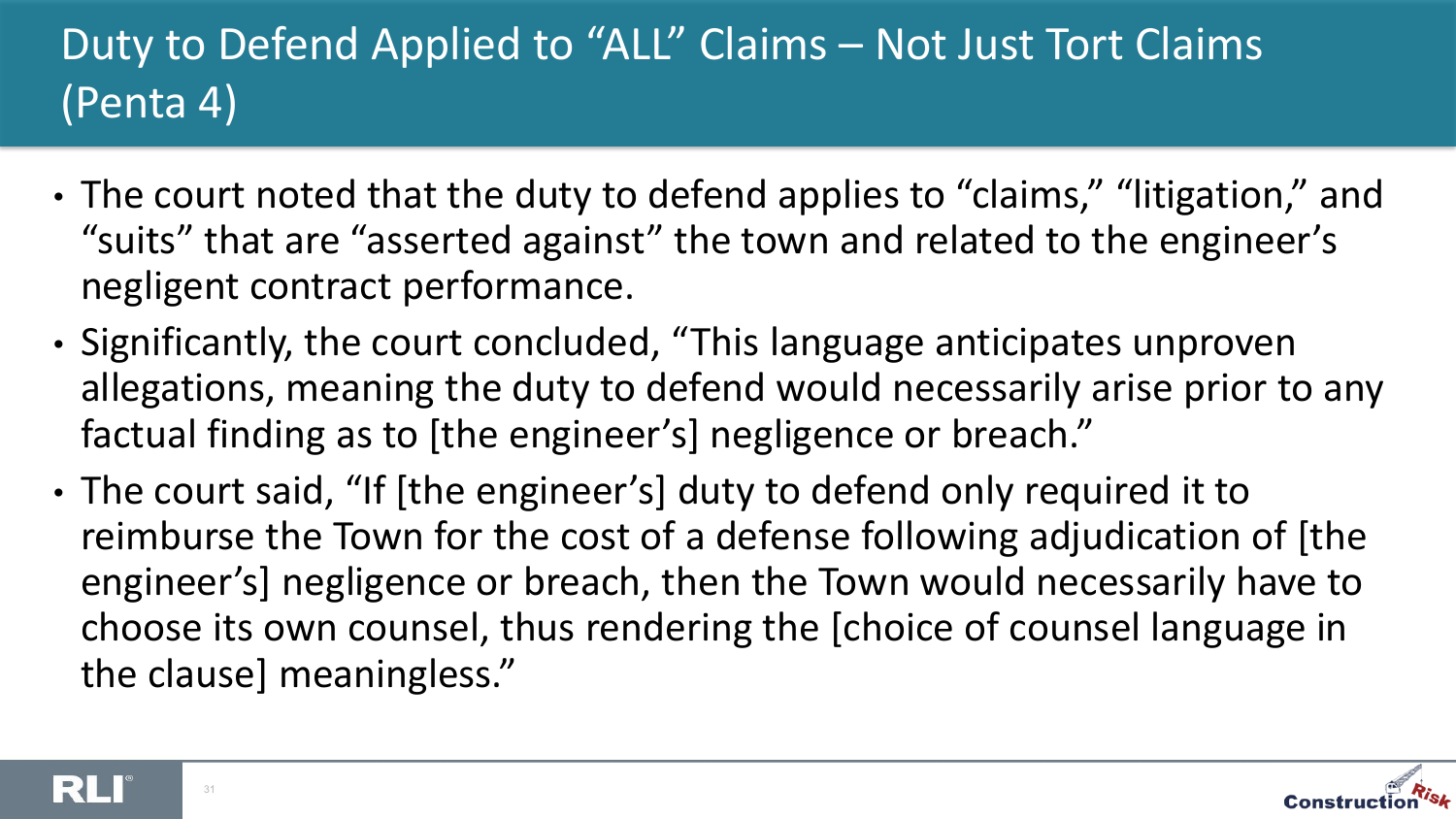# "Arising Out Of" is Broad Term (Penta 5)

- A/E argued that language of the clause reading "but only to the extent arising from" served as a strict limitation on the engineer's responsibility.
- The court rejected that argument, stating, "The phrase 'arising out of' has been construed as a 'very broad, general and comprehensive term' meaning 'originating from or growing out of or flowing from'."
- The phrase, according to the court, "indicates intent 'to enter into a comprehensive risk allocation scheme.' 'Arising out of' does not mean that any losses or claims must have been caused by [the engineer's] negligence or breach. Nor does it necessarily require an action for negligence or breach. A claim merely has to involve an alleged negligent act or omission in the performance of the contract."
- Thus, the court concluded that the engineer's assertion that adding the words "to the extent" in front of "arising from" did not alter the broad intent of the words "arising from."



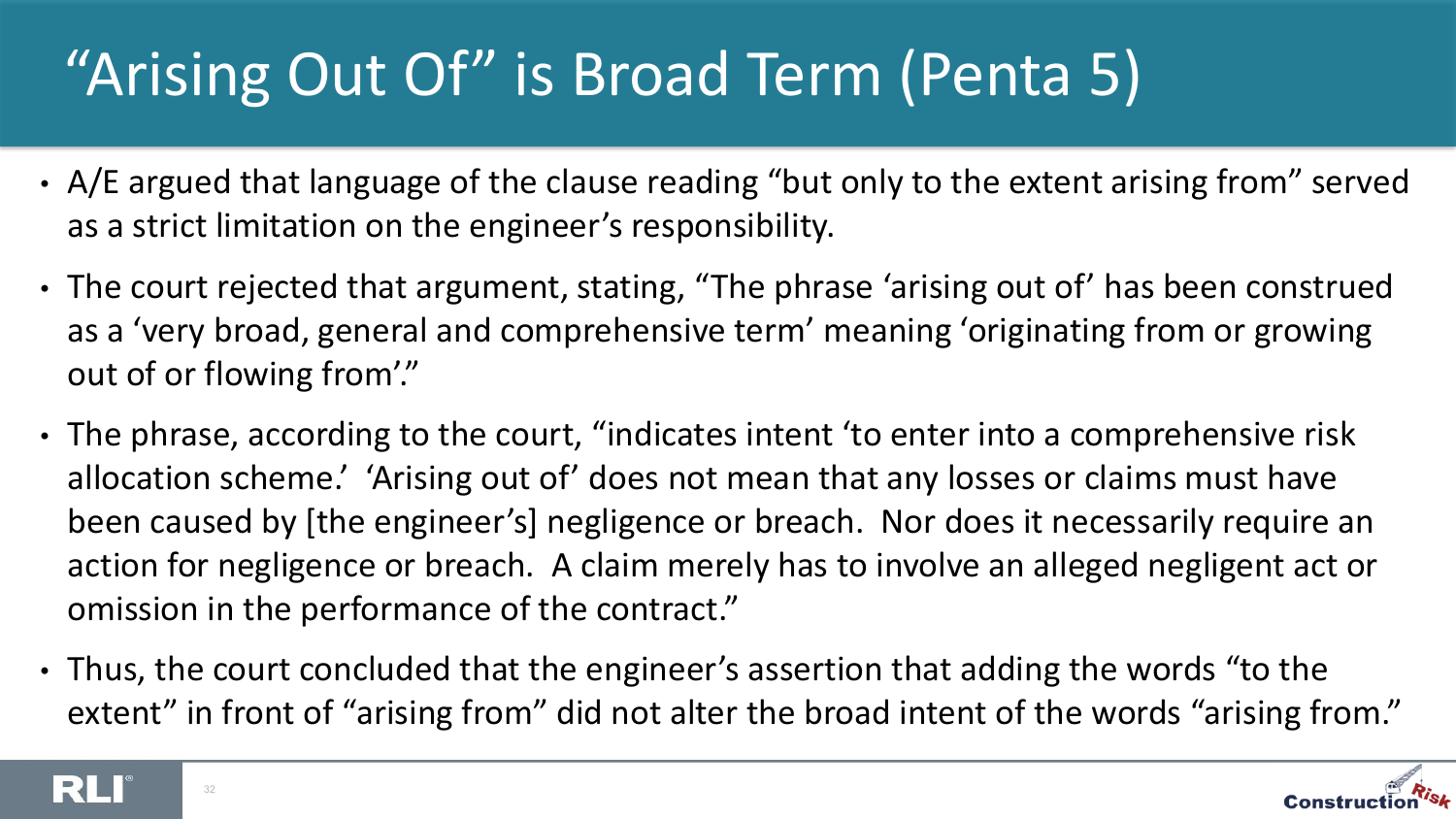### Reasonable Indemnification Clause Example

"**Indemnification.** Consultant shall indemnify, defend (except against professional liability claims) and hold harmless the Client, its officers, directors, and employees from and against third party tort claims, causes of action and demands ("Claims") and the damages and costs arising from such Claims to the extent caused by the wrongful misconduct or negligent act, error or omission of the Consultant or anyone for whom the Consultant is legally responsible, subject to any limitations of liability contained in this Agreement."



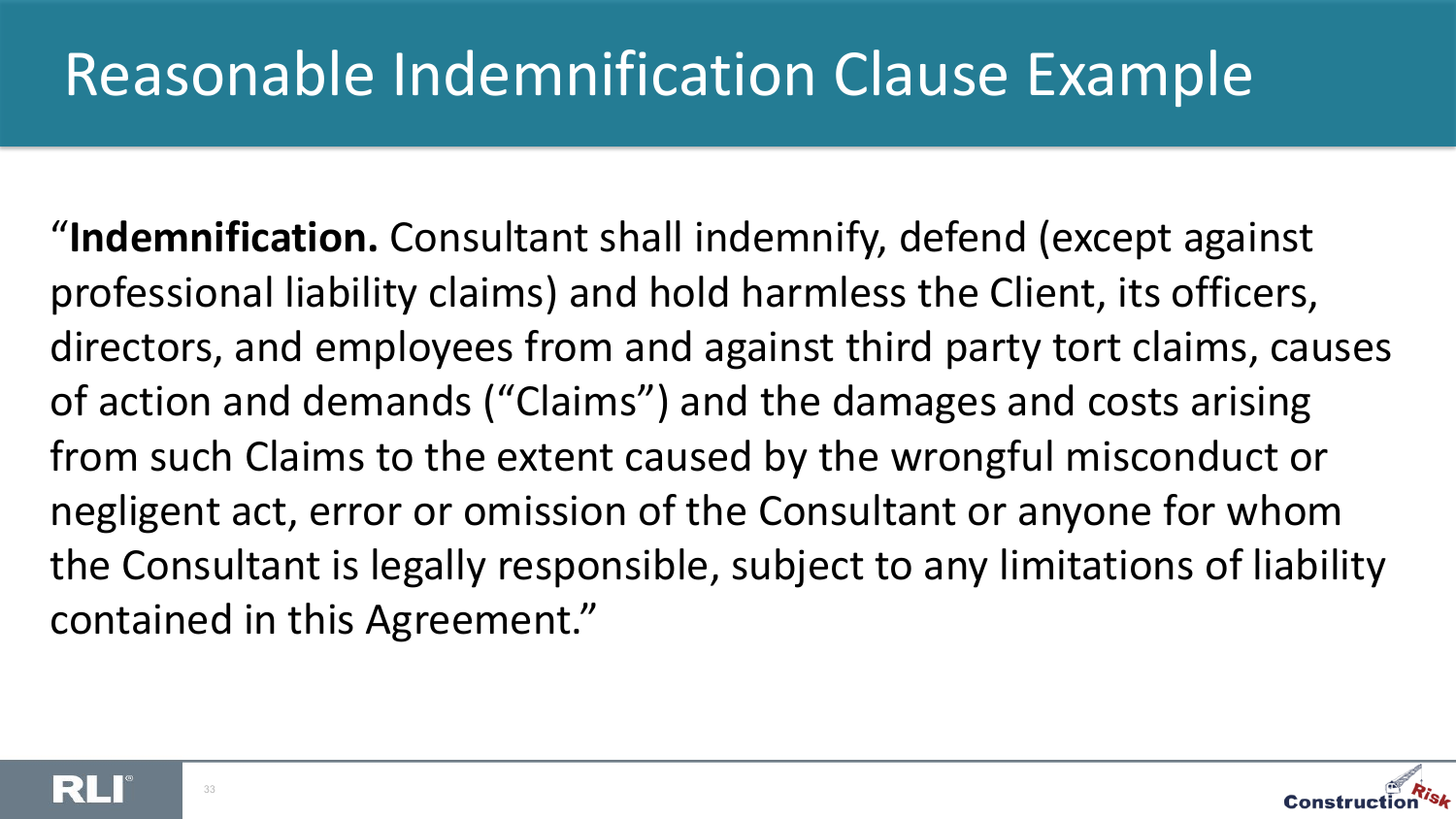## Site Visits – Inspection (the problem)

An example of a problematic clause is the following:

– *"DP shall make visits to the site to inspect the progress and quality of the executed work of the Contractor and its Subcontractors, and to determine if such work is proceeding in accordance with the Contract Documents. . . . DP shall keep the Owner informed of the progress and quality of the work and shall exercise the utmost care and diligence in discovering and promptly reporting to the Owner any defects or deficiencies."*

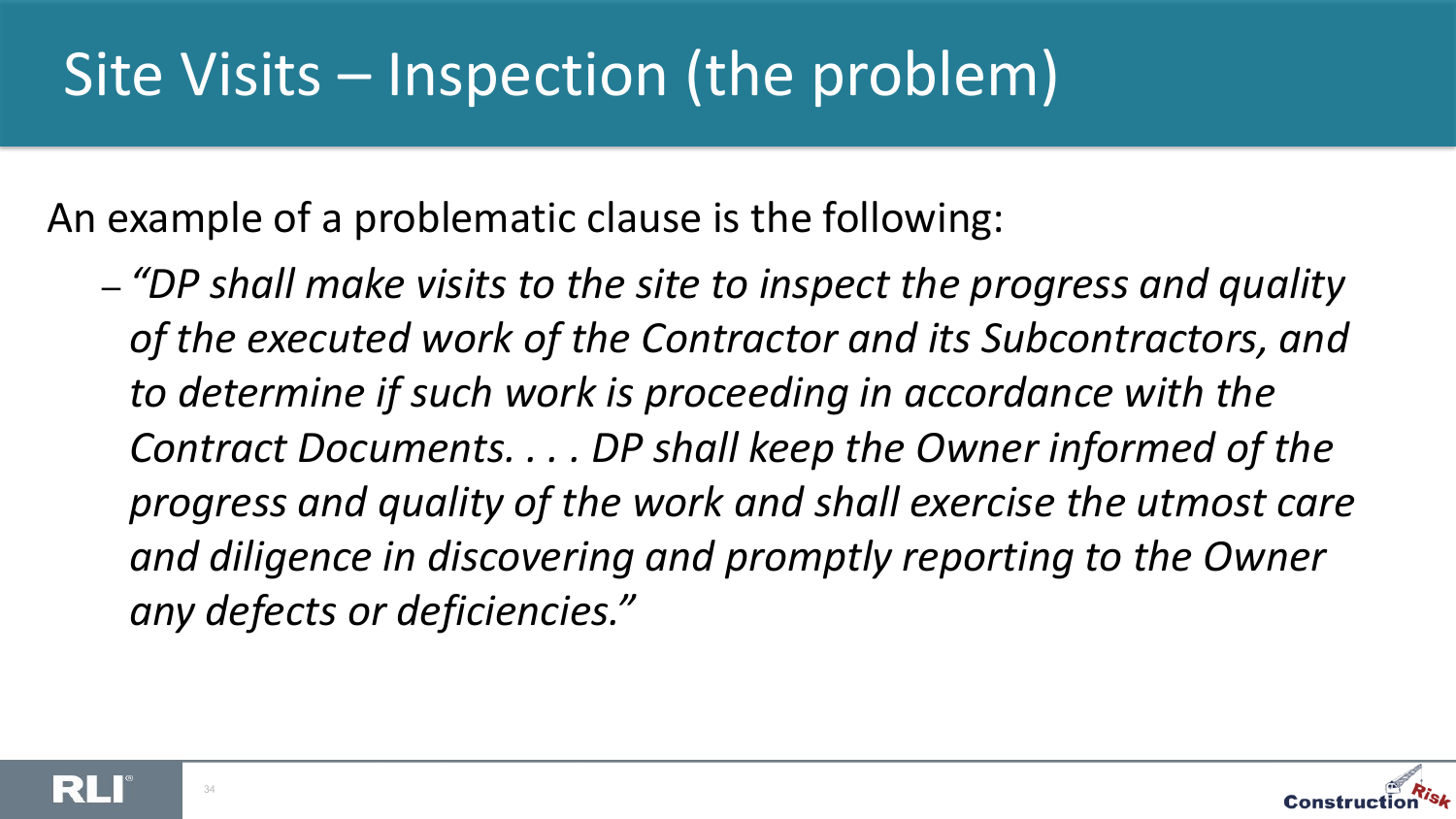## Site Visits (reasonable clause)

- On the basis of the site visits, the Consultant shall keep the Owner reasonably informed about the progress and quality of the portion of the Work completed, and report to the Owner (1) known deviations from the Contract Documents and from the most recent construction schedule submitted by the Contractor, and (2) defects and deficiencies observed in the Work.
- NOTE: This wording is similar to AIA B 101-3.6.2.1



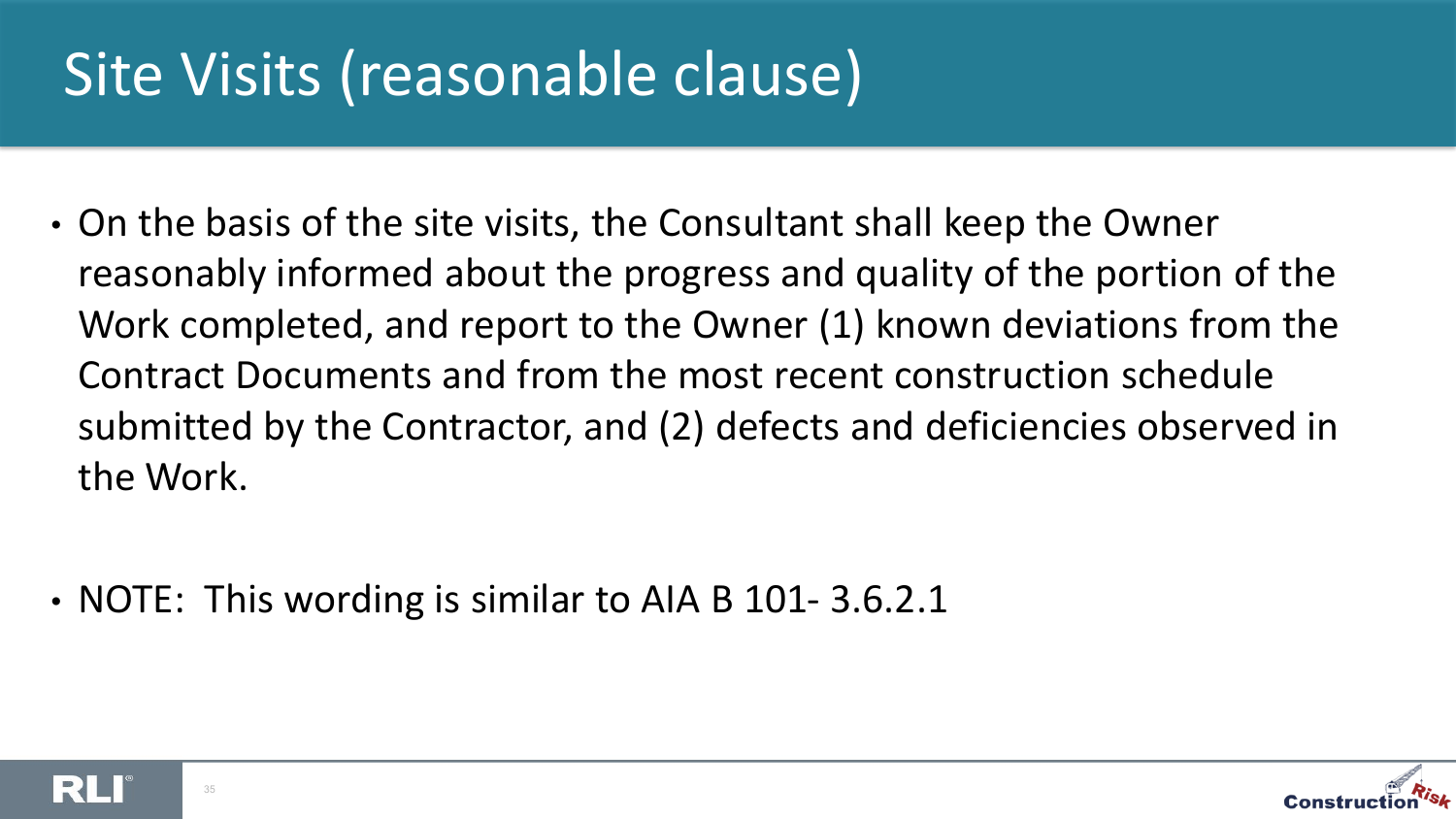# Schedule (timeliness of performance)

• Revise "time of the essence" clauses. They suggest absolute guarantee of completion by a specific date.

– Consider revising to state: "Time is of utmost importance…."

- AIA B101-2017, at §2.2, addresses time for performance as follows:
	- "The Architect shall perform its services as expeditiously as is consistent with such professional skill and care and the orderly progress of the Project."



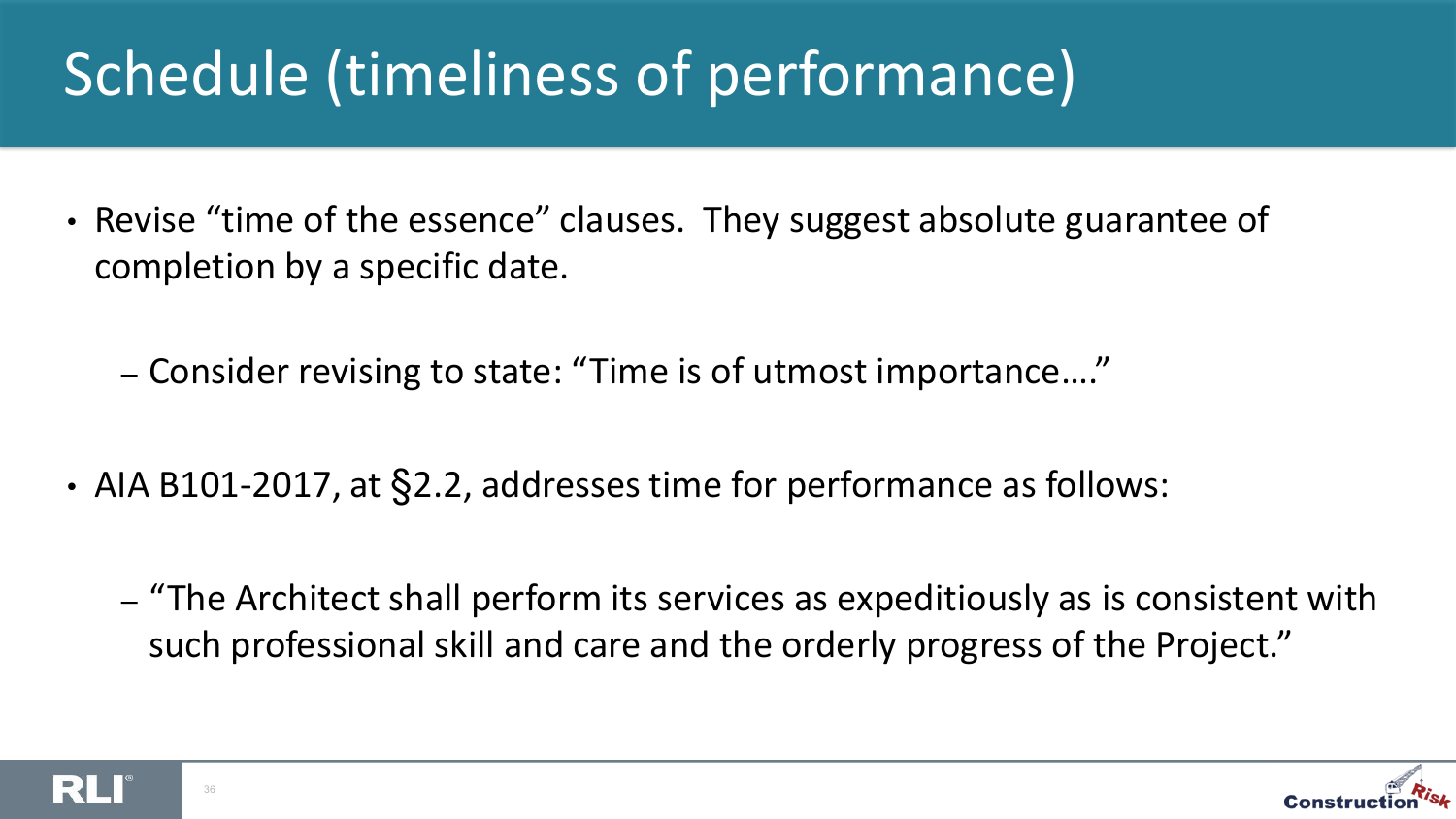#### Cost Estimates Exceeded – (a reasonable clause)

• Notwithstanding any other term of this Agreement, if Consultant has any duty to design the Project within a Construction Budget, its duty shall be limited to responsibilities that are reasonably within its direct control, thereby excluding matters that are beyond the control of Consultant including, but not limited to, unanticipated rises in the cost of labor, materials or equipment, changes in market or negotiating conditions, and errors or omissions in cost estimates prepared by others. Therefore, any such redesign effort required of Consultant necessary to maintain the project within the Construction Budget that is not due specifically to the negligent act error, omission, or willful misconduct on the part of Consultant shall require an increase to the compensation of Consultant.



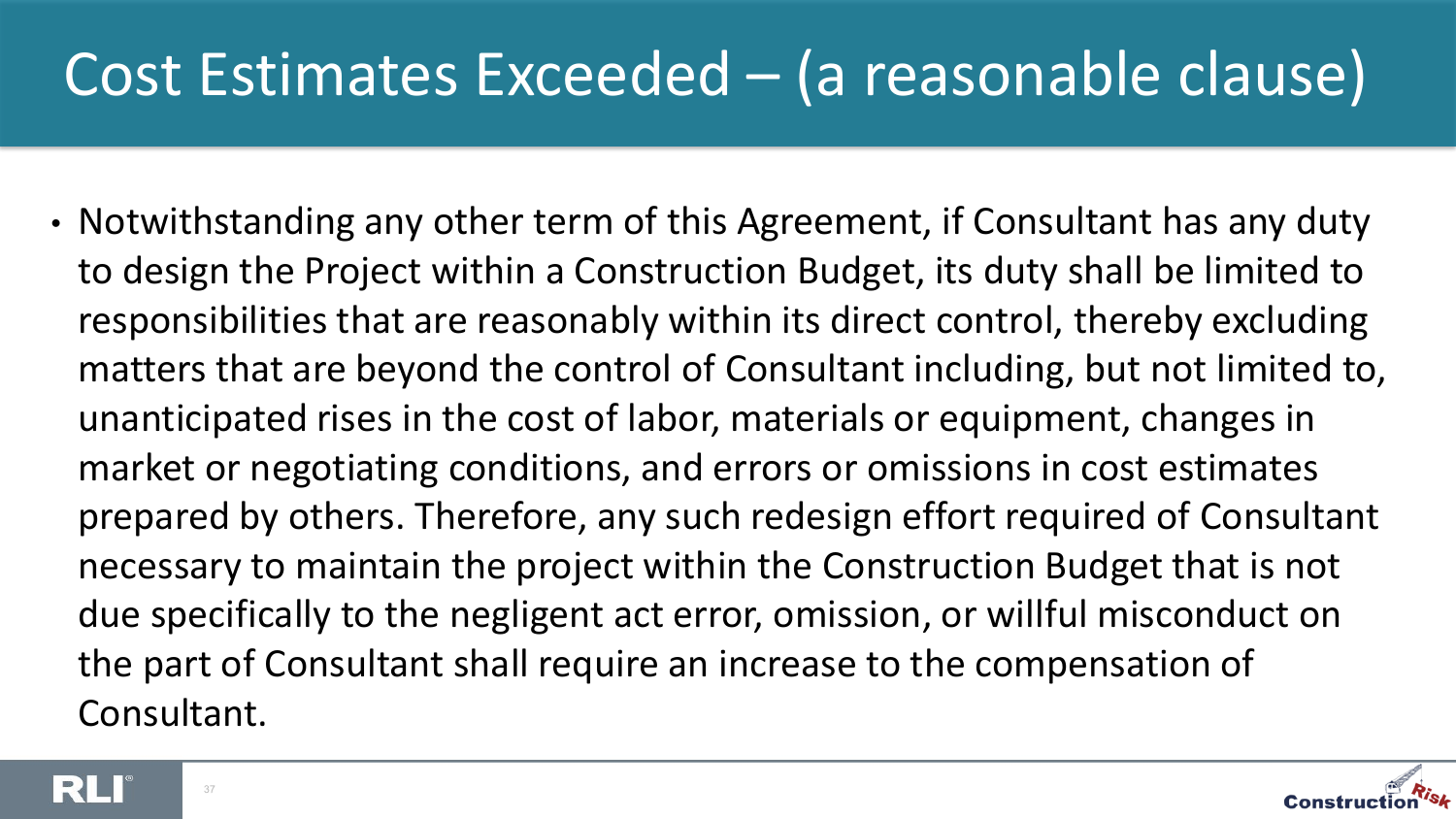#### (1) **How to handle our own proprietary pre-existing documents**.

Client expressly acknowledges and agrees that the documents and data to be provided by Consultant under the Agreement may contain certain design details, features and concepts from Consultant's own practice detail library, which collectively may form portions of the design for the Project, but which separately, are, and shall remain, the sole and exclusive property of Consultant. Nothing herein shall be construed as a limitation on Consultant's right to re-use such component design details, features and concepts on other projects, in other contexts or for other clients.

#### (2**) Get Indemnity if Client Reuses Documents without us**.

"Client agrees to indemnify, defend and hold the Consultant harmless from and against any claims or damages that may result from the subsequent use, reuse, transfer or modification of Consultant's drawings and specifications, except on projects where the Consultant has been retrained to provided services."



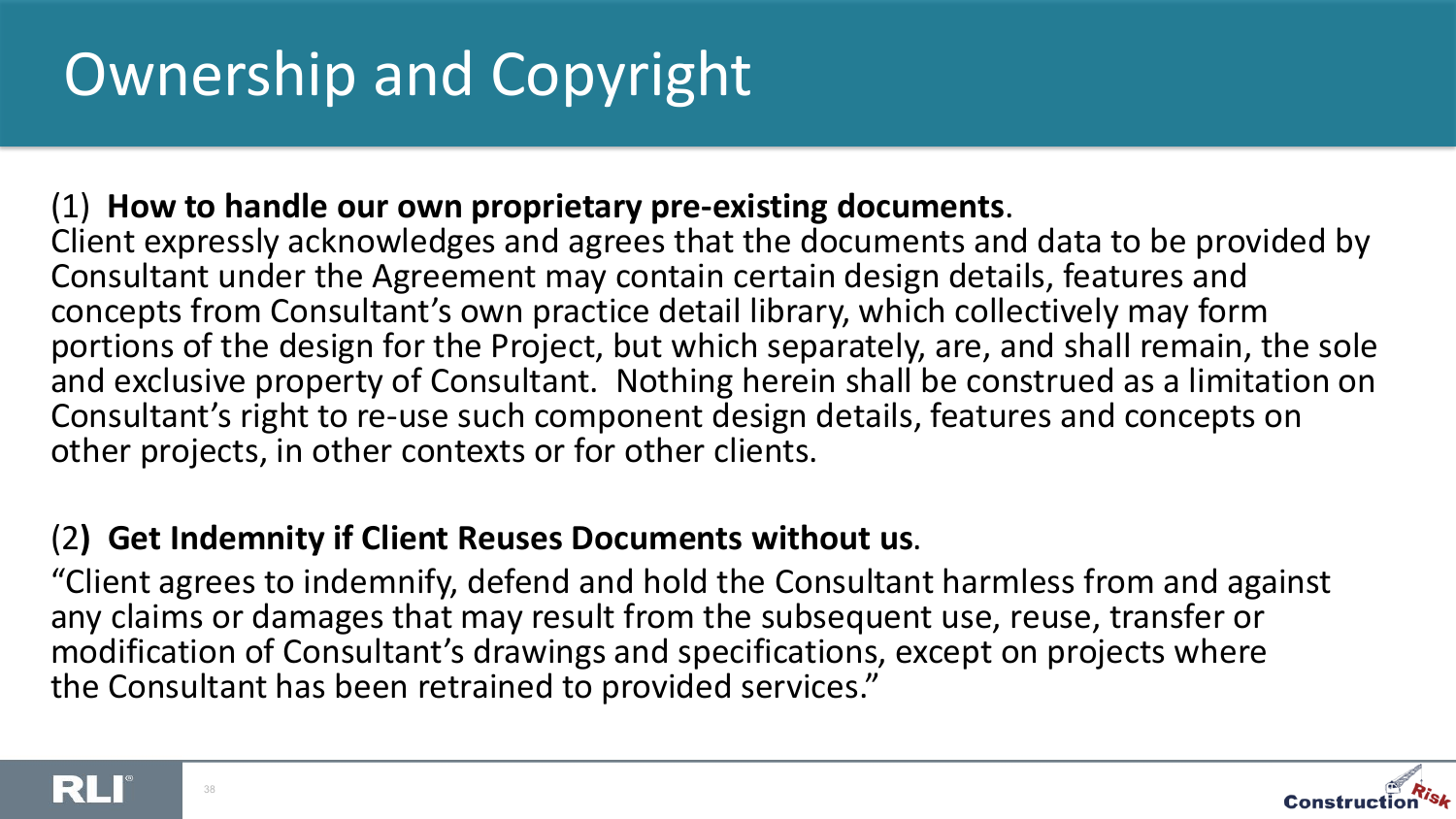Payment from the Client can be an issue both when we are the Prime Consultant and when we are the subconsultant.

- When we are the Prime Consultant, we want to make payment to our subconsultants contingent on receiving payment from our Client.

The courts in different states have interpreted the words *"pay if paid"* and *"pay when paid"* differently, sometimes deciding they just mean "pay within a reasonable amount of time".

- Including the words *"payment from the Client is a condition precedent to payment"* can add weight to the argument that the subconsultant will not be paid until we have been paid



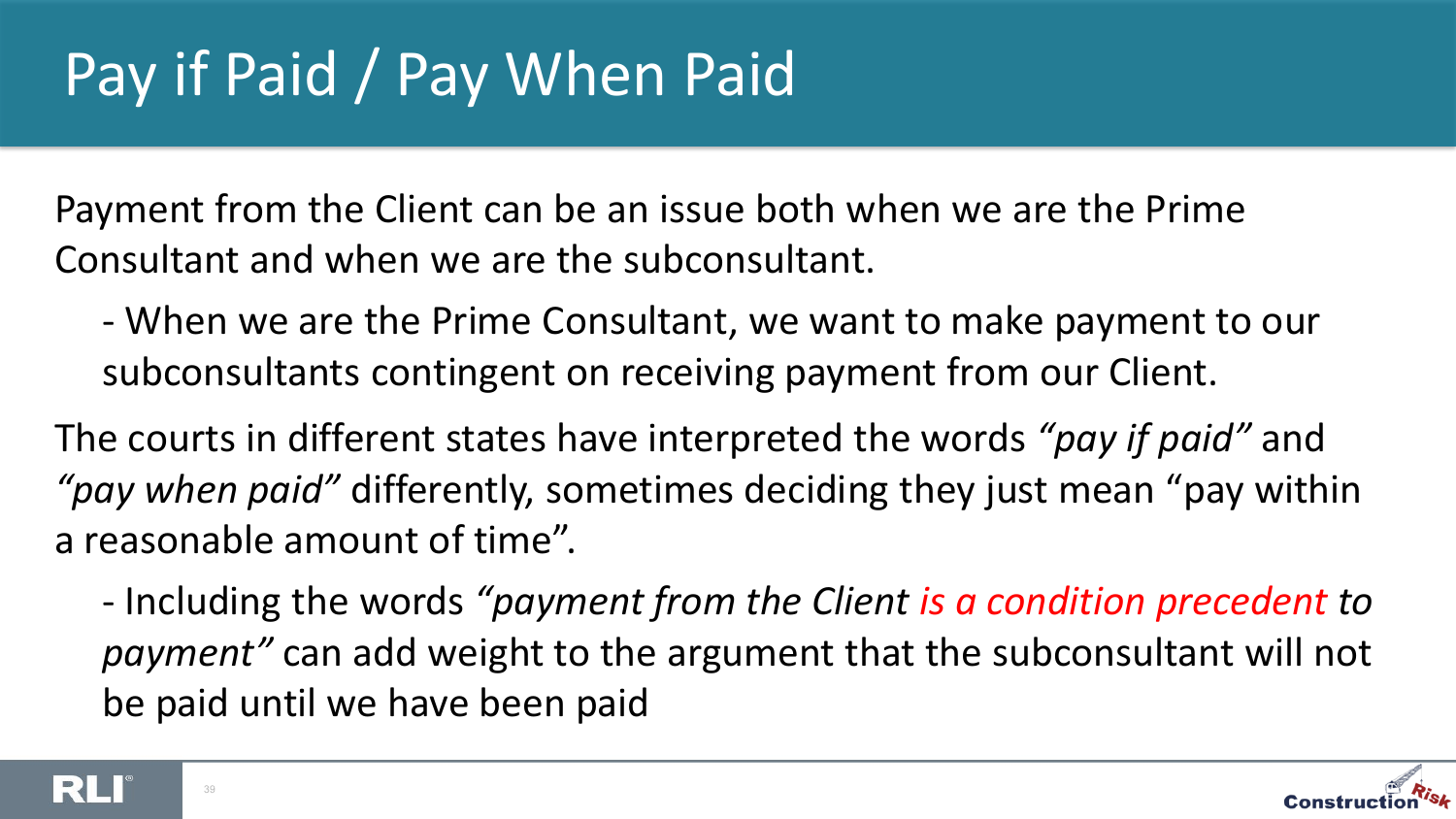## Pay if Paid / Pay When Paid

If we are a subconsultant and our contract has a pay-if-paid or pay-when-paid clause, we need to be able to suspend services if we are not being paid.

#### Add a provision such as:

*If Consultant fails to receive payment within forty-five (45) days of submitting a properly formatted invoice, Consultant may suspend its services, without liability for any damages or delays, after providing seven (7) days written notice and an opportunity to make payment. Before resuming services, Consultant shall be paid all sums due prior to the suspension and any expenses unavoidably incurred in suspending and resuming its services. Following the resumption of services, time schedules and Consultant's fee for the remaining services shall be equitably adjusted.*



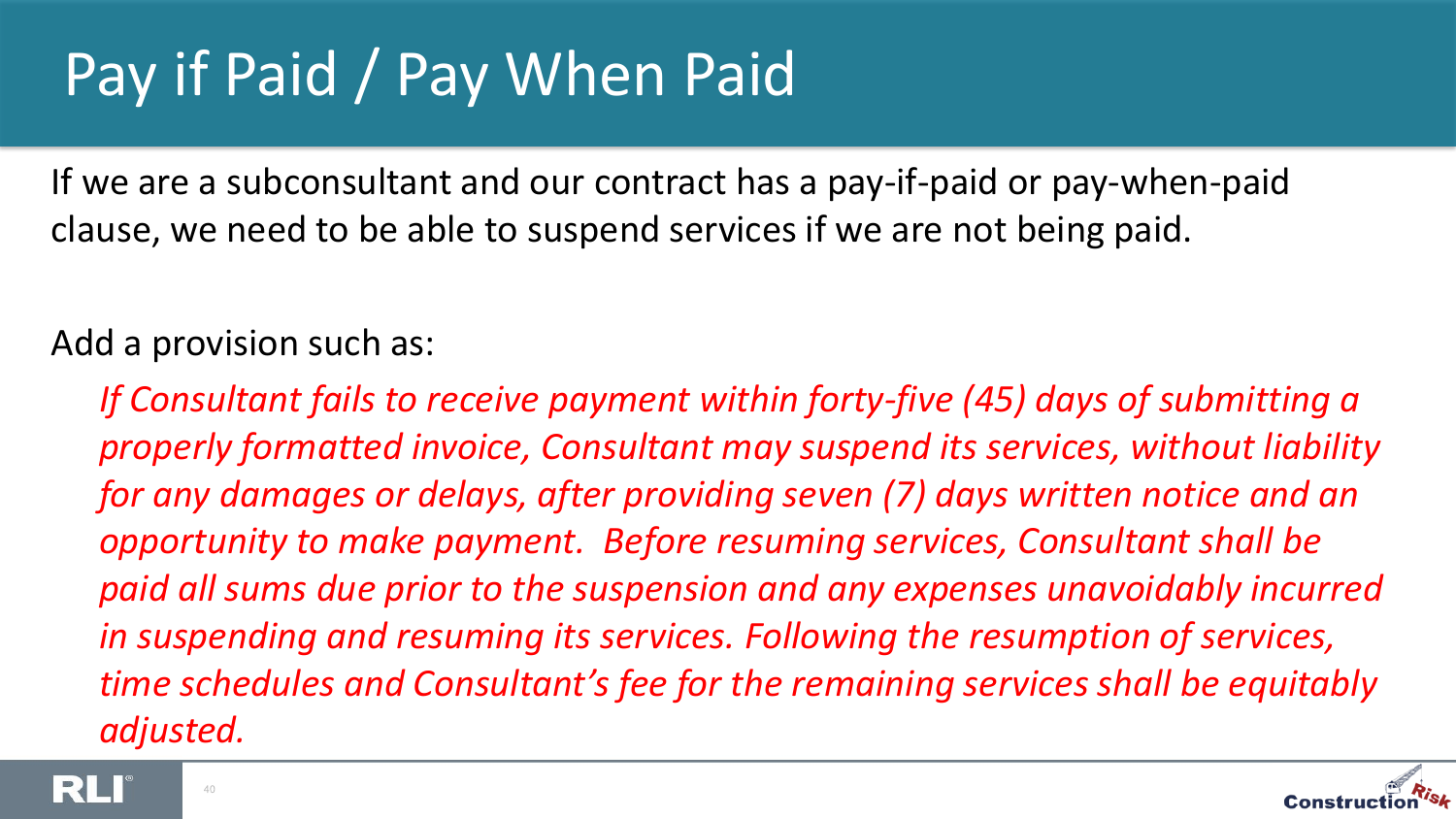#### Site Safety: Responsibility and Liability





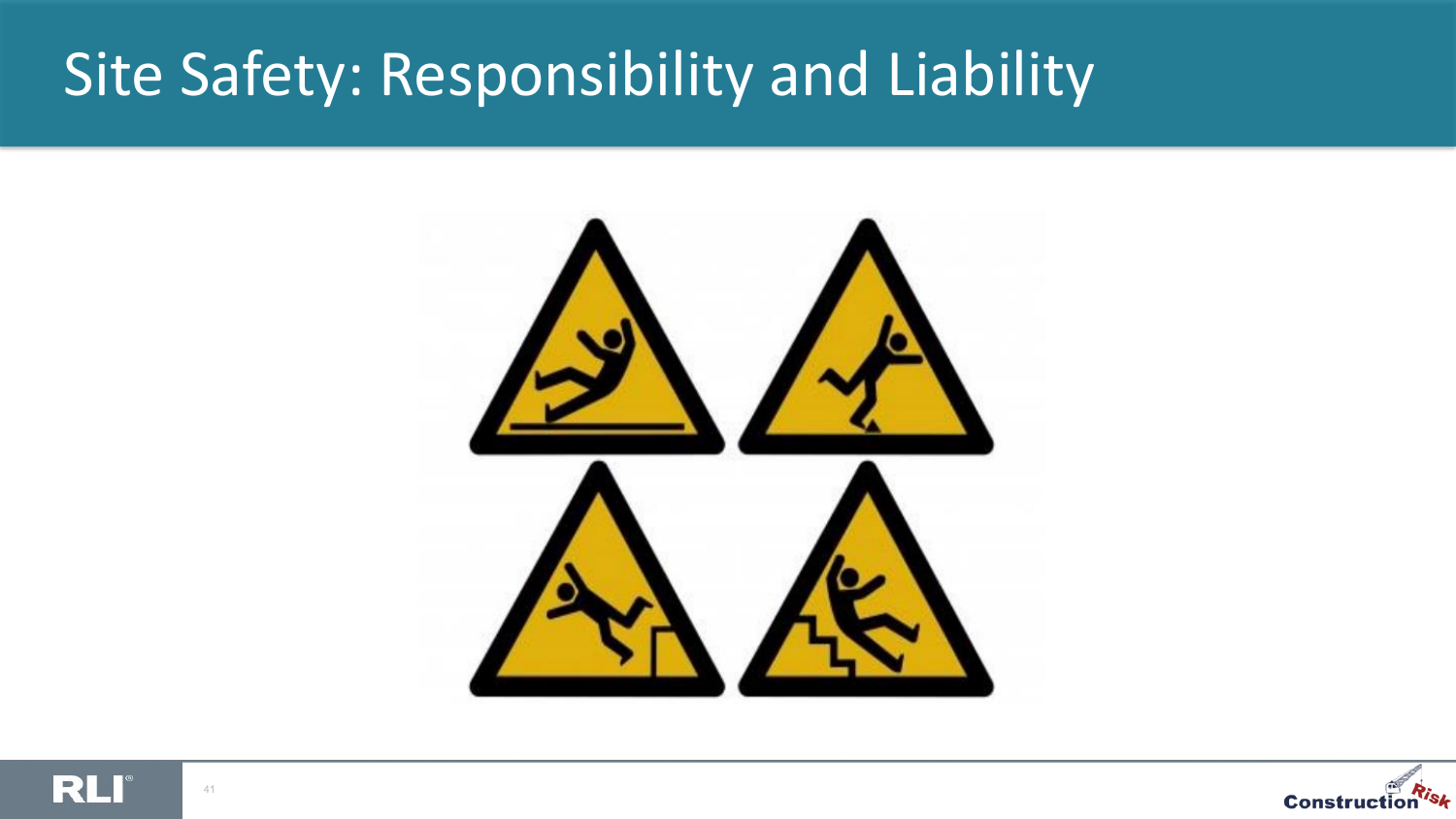#### Scaffolding Collapse: Engineer, Architect, Project Owner Not Liable for Injuries

- Summary judgment for architect and an engineer, against employees of a contractor that were injured when scaffolding failed under the weight of a concrete slab that was being poured.
- No basis for claim against firms that designed and observed the project because they were not involved in actual supervision and control of the contractors work.
- Citing the AIA B141 agreement, the court found the engineer "was not obligated to inspect the scaffolding to ensure that it was in compliance" with the plans and specifications.

*McKean v. Yates Engineering Co*rp., 2015 WL 5118062 (Mississippi 2015).

#### **See discussion Next Slide**



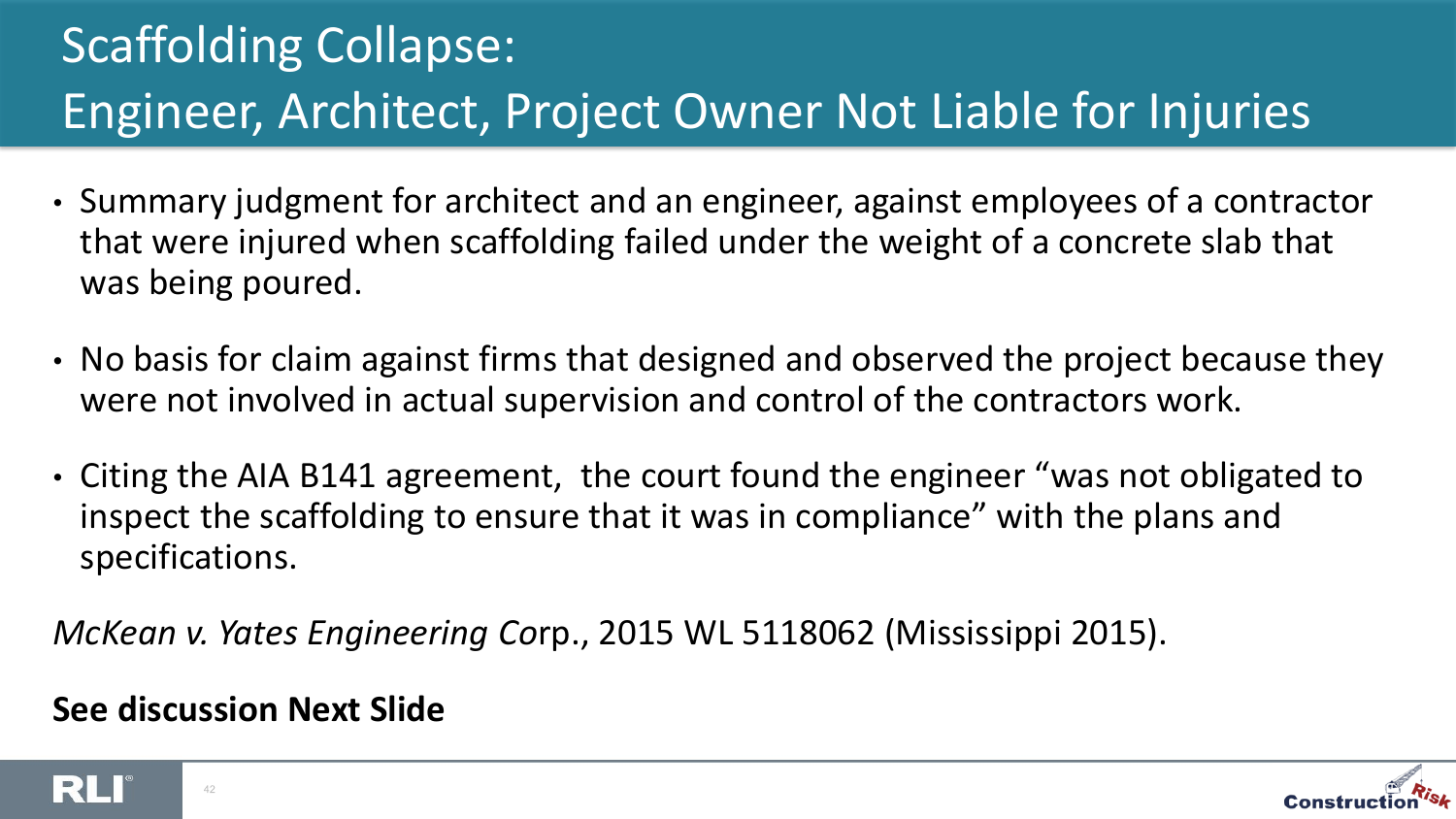## Engineer Had No Duty to Warn

- Court stated only limited circumstances where engineer has duty to warn employees of the contractor or subcontractor of hazardous conditions.
- Engineer had one initial site visit and then a visit after the collapse.
- Court considered factors to determine if supervisory powers went beyond provisions of contract:
- (1) actual supervision and control of the work; (2) retention of the right to supervise and control; (3) constant participation in ongoing activities at the construction site; (4) supervision and coordination of subcontractors; (5) assumption of responsibilities for safety practices; (6) authority to issue change orders; and (7) the right to stop the work.

#### **Continued on next slide**



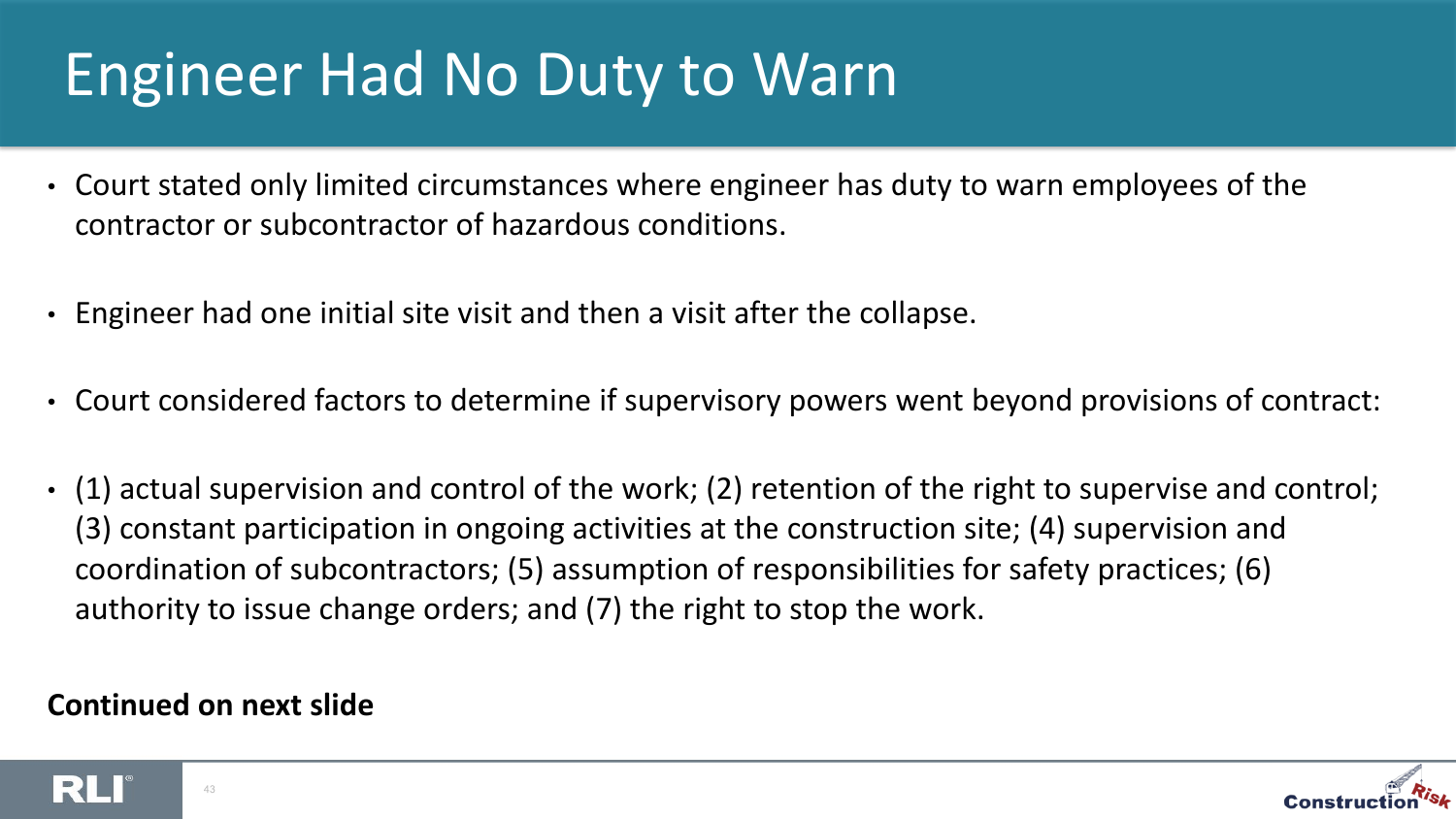### Engineer Had No Duty to Warn - Continued

- Court said: "the scaffolding was a means to build the project's second-story floor", and "nothing in the contract made the architect responsible for ensuring that the engineer's scaffolding design was adequate."
- Court found no contractual duty to inspect the scaffolding before the concrete was poured. Quoted the contract that stated the DP "shall visit the site at intervals appropriate … to determine that the Work when completed will be in accordance with the Contract Documents."
- General authority to "reject" non-conforming work did not create a special duty, because the architect "had no authority to stop the work. Only [the owner] had the authority to *stop* work on the project."



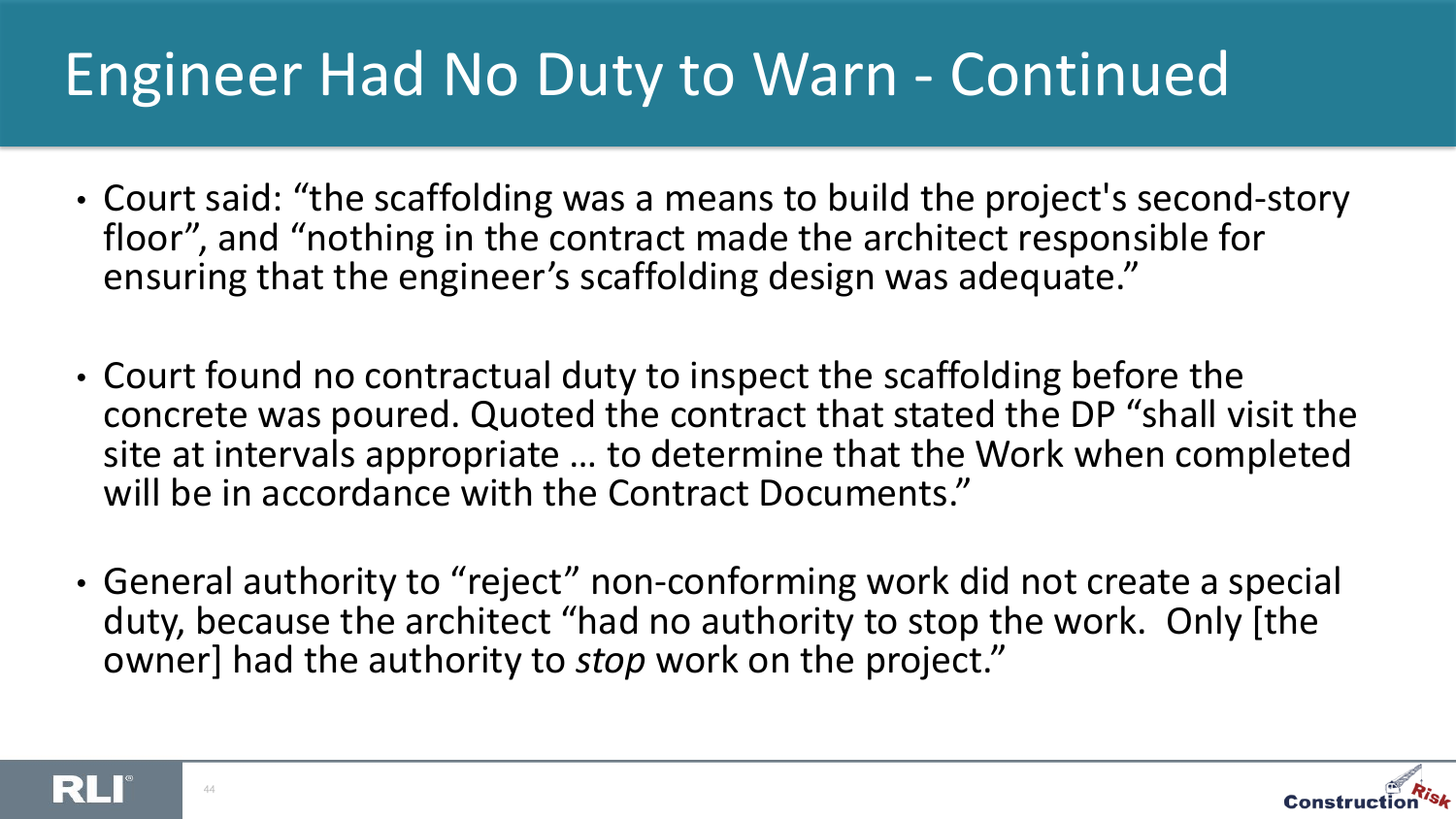## Dispute Resolution (prefer litigation)

- DP's generally prefer litigation over arbitration.
- The language with the AIA check-box in B101 8.2.4 states:
	- "If the Owner and Architect do not select a method of binding dispute resolution below, or do not subsequently agree in writing to a binding dispute resolution method other than litigation, the dispute will be resolved in a court of competent jurisdiction."



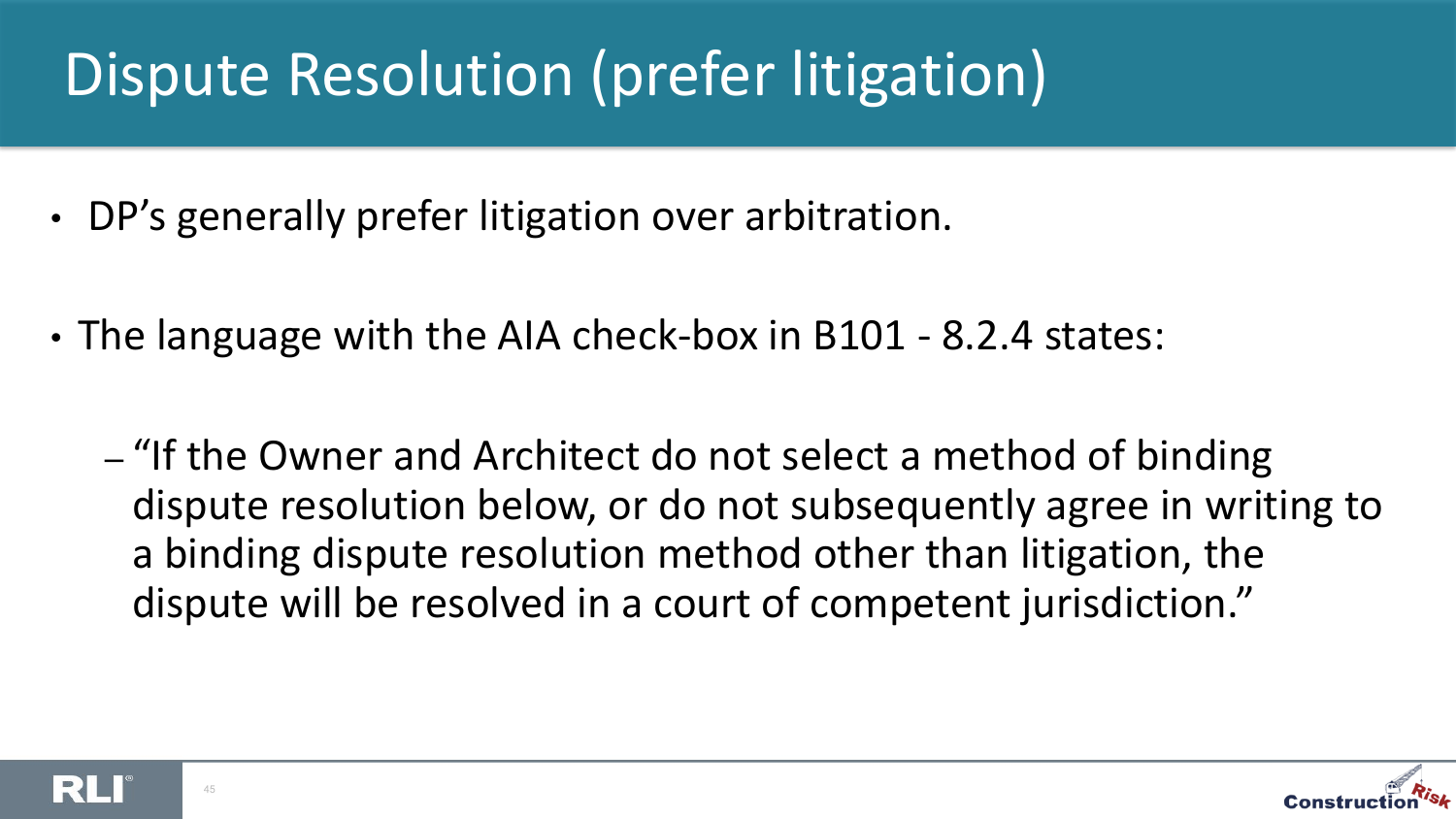#### Dispute Resolution (prevailing party attorney's fees)

*"Recovery of Litigation Costs.* In the event that legal action is brought by either party against the other in the Courts (including action to enforce or interpret any aspect of this agreement), the prevailing party shall be reimbursed by the other for the prevailing party's legal costs, in addition to whatever other judgments or settlement sums, if any, may be due. Such legal costs shall include, but not be limited to, reasonable attorney's fees, court costs, expert witness fees, and other documented expenses, in addition to any other relief to which it may be entitled."

– NOTE: Delete this uninsurable liability. If can't do so, then define the term to reduce risk. See **next slide**.

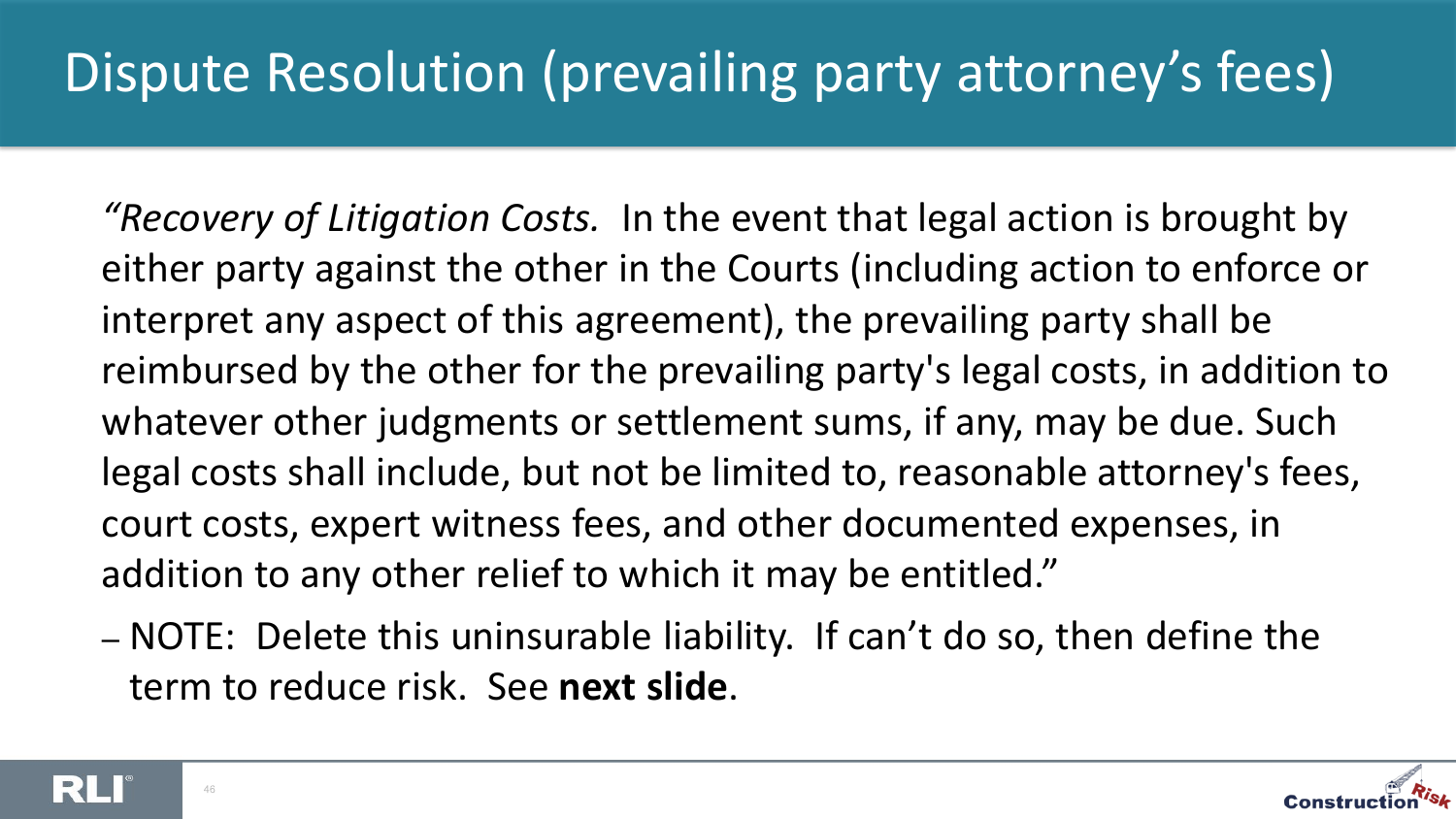*"Prevailing party is the party who recovers greater than 67% of its total claims in the action or who is required to pay no more than 33% of the other party's total claims in the action when considered in the totality of claims and counterclaims, if any. In claims for monetary damages, the total amount of recoverable attorney's fees and costs shall not exceed the net monetary award of the Prevailing Party."*



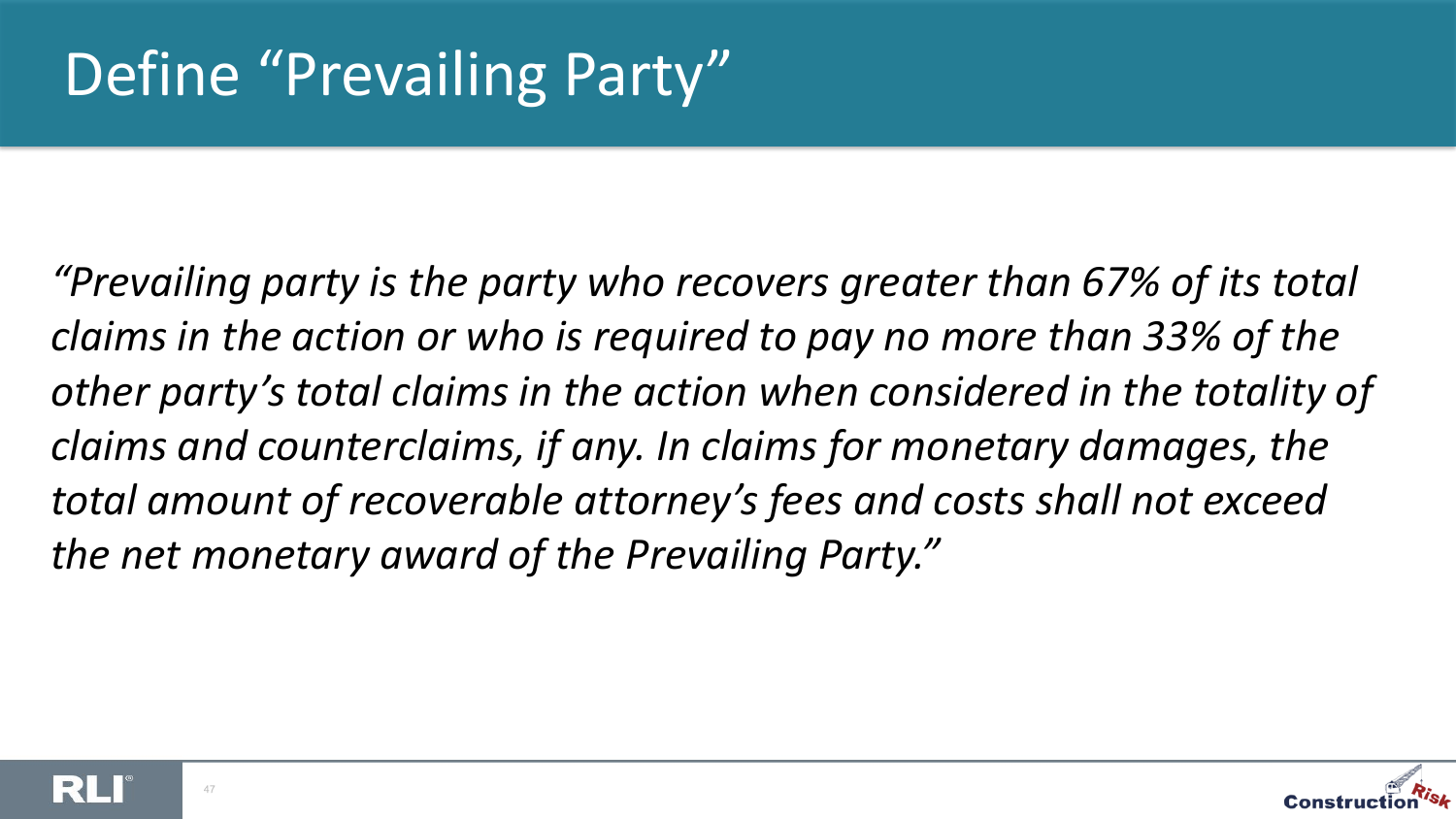## Mutual Waiver of Consequential Damages

- Include Waiver of Consequential Damages Clause:
- *"Consultant and Client waive all consequential or special damages, including, but not limited to, loss of use, profits, revenue, business opportunity, or production, for claims, disputes, or other matters arising out of or relating to the Contract or the services provided by Consultant, regardless of whether such claim or dispute is based upon breach of contract, willful misconduct or negligent act or omission of either of them or their employees, agents, subconsultants, or other legal theory, even if the affected party has knowledge of the possibility of such damages. This mutual waiver shall survive termination or completion of this Contract."*



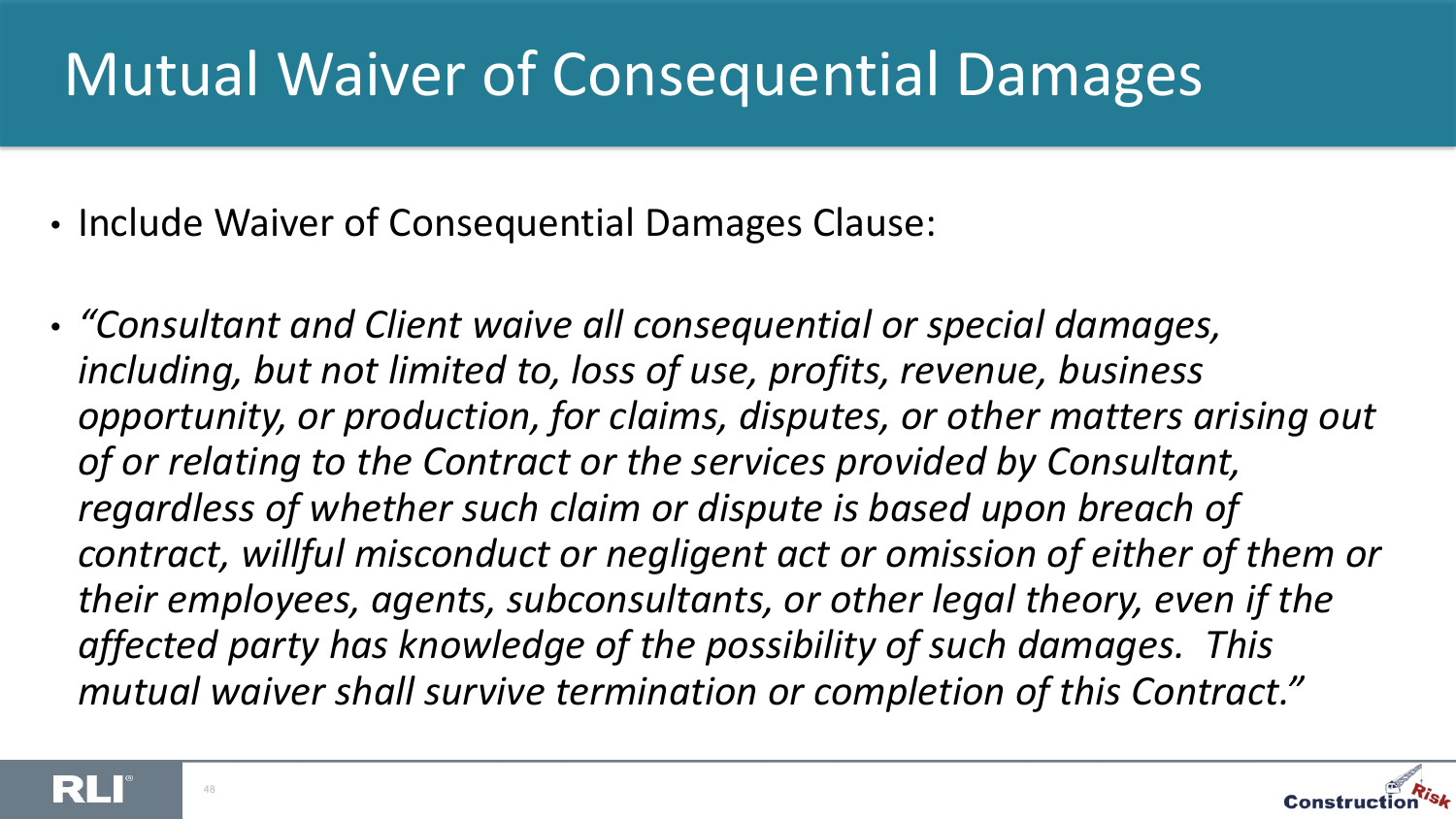# Limitation of Liability (good example)

*"Limitation of Liability:* To the fullest extent permitted by law, the total liability, in the aggregate, of DP, DP's officers, directors, partners, employees, agents, and subconsultants, to Client, and anyone claiming by, through, or under Client for any claims, losses, costs, or damages whatsoever arising out of, resulting from or in any way related to this Project or Agreement from any cause or causes, including but not limited to negligence, professional errors and omissions, strict liability, breach of contract, or breach of warranty, shall not exceed the total compensation received by DP or \$50,000 whichever is greater. The Client may negotiate a higher limitation of liability for a reasonable additional fee, which is necessary to compensate for the greater risk assumed by DP."